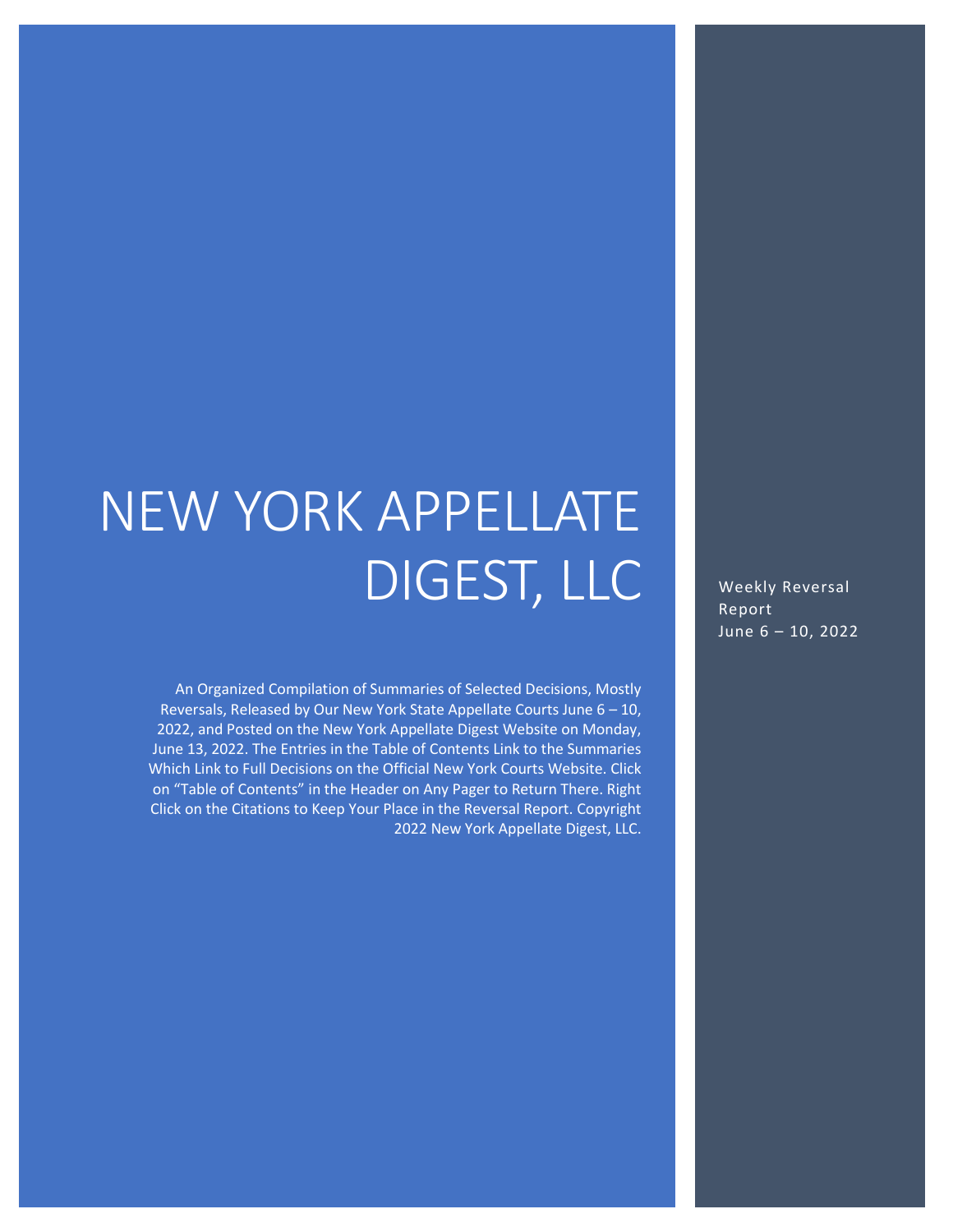## <span id="page-1-0"></span>**Contents**

| THE HIGH SCHOOL PRINCIPAL WAS CHARGED WITH GIVING STUDENTS UNAUTHORIZED CREDITS TO<br>INCREASE GRADUATION RATES; THE CHARGES REQUIRED INTENTIONAL CONDUCT; THE HEARING<br>OFFICER DETERMINED THE PRINCIPAL DID NOT ACT INTENTIONALLY BUT WAS GUILTY OF THE CHARGES;<br>THE INCONSISTENCY RENDERED THE RULING ARBITRARY AND CAPRICIOUS (SECOND DEPT). 5 |  |
|--------------------------------------------------------------------------------------------------------------------------------------------------------------------------------------------------------------------------------------------------------------------------------------------------------------------------------------------------------|--|
| CIVIL PROCEDURE, AMENDMENT OF ANSWER, REAL PROPERTY ACTIONS AND PROCEEDINGS LAW                                                                                                                                                                                                                                                                        |  |
| ALTHOUGH DEFENDANT'S MOTION TO AMEND ITS ANSWER (ADDING AFFIRMATIVE DEFENSES) WAS<br>MADE AFTER A TWO-YEAR DELAY, THE DELAY ALONE DID NOT DEMONSTRATE THE PLAINTIFF WAS<br>PREJUDICED; THE MOTION TO AMEND SHOULD HAVE BEEN GRANTED (FIRST DEPT) 6                                                                                                     |  |
|                                                                                                                                                                                                                                                                                                                                                        |  |
| ALTHOUGH THE PLAINTIFFS' \$96,000, CONSTITUTING TWO MONTHS' RENT AND A SECURITY DEPOSIT,<br>WAS TRANSFERRED TO DEFENDANT FROM AN ATTORNEY'S IOLA ACCOUNT, THE \$96,000 CONSTITUTED<br>AN "IDENTIFIABLE FUND" WHICH DEFENDANT "CONVERTED" WHEN IT WAS NOT RETURNED (FIRST                                                                               |  |
|                                                                                                                                                                                                                                                                                                                                                        |  |
| ROBBERY THIRD AND ASSAULT SECOND CONVICTIONS REVERSED AS LESSER INCLUDED OFFENSES OF                                                                                                                                                                                                                                                                   |  |
|                                                                                                                                                                                                                                                                                                                                                        |  |
| THE EVIDENCE OF "PHYSICAL INJURY" WAS LEGALLY INSUFFICIENT; ASSAULT SECOND CONVICTION                                                                                                                                                                                                                                                                  |  |
| CRIMINAL LAW, COURT CLERK'S QUESTIONING PROSPECTIVE JURORS, MODE OF PROCEEDINGS ERROR.                                                                                                                                                                                                                                                                 |  |
|                                                                                                                                                                                                                                                                                                                                                        |  |

[AN INQUIRY MADE BY THE COURT CLERK OF PROSPECTIVE JURORS ABOUT WHETHER THEY COULD](#page-10-1)  SERVE IN THIS SEXUAL-ASSAULT-OF-A-CHILD CASE [DID NOT AMOUNT TO AN IMPROPER DELEGATION OF](#page-10-1)  [JUDICIAL AUTHORITY; THERE WAS NO MODE OF PROCEEDINGS ERROR \(FIRST DEPT\). ...........................10](#page-10-1)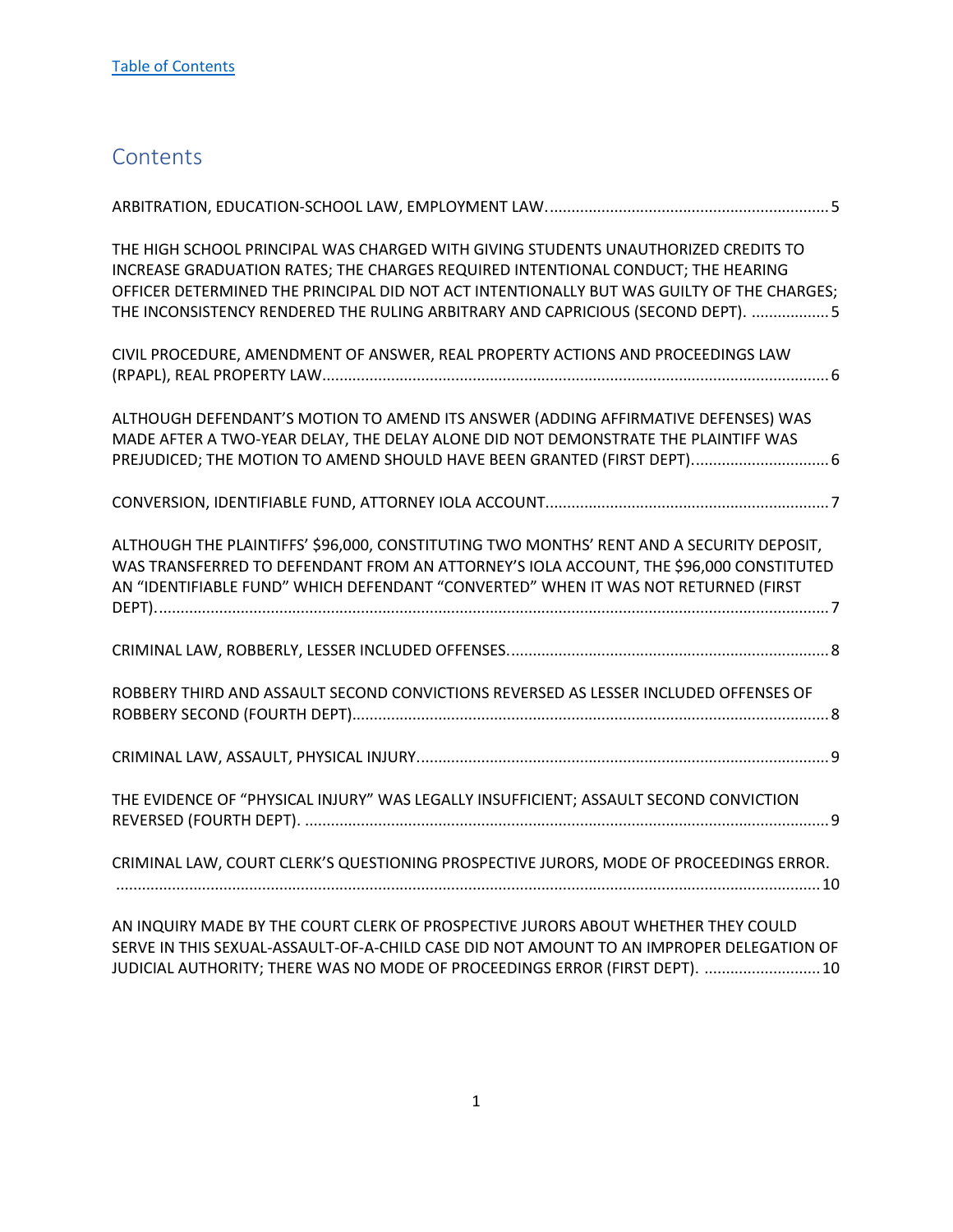| CRIMINAL LAW, LARCENY, INTENT TO PERMANENTLY DEPRIVE OWNER OF PROPERTY 11                                                                                                                                                                                                                                                                                                                                                                      |
|------------------------------------------------------------------------------------------------------------------------------------------------------------------------------------------------------------------------------------------------------------------------------------------------------------------------------------------------------------------------------------------------------------------------------------------------|
| DEFENDANT TOOK A KEY, GOT IN A U-HAUL VAN, SAT FOR TWO MINUTES AND GOT OUT OF THE VAN;<br>THE PEOPLE DID NOT PROVE DEFENDANT INTENDED TO PERMANENTLY DEPRIVE THE OWNER OF ITS<br>PROPERTY; GRAND LARCENY AND POSSESSION OF STOLEN PROPERTY CONVICTIONS REVERSED (SECOND                                                                                                                                                                        |
|                                                                                                                                                                                                                                                                                                                                                                                                                                                |
| AFTER THE TRIAL HAD BEGUN AND WITNESSES HAD TESTIFIED, THE JUDGE BECAME ILL AND SOUGHT A<br>COVID TEST; AFTER THE NEGATIVE TEST-RESULT, THE JUDGE, SUA SPONTE, WITHOUT DEFENDANT'S<br>CONSENT, DECLARED A MISTRIAL; THE JUDGE'S FAILURE TO CONSIDER A CONTINUANCE OR THE<br>SUBSTITUTION OF ANOTHER JUDGE WAS AN ABUSE OF DISCRETION; THE DOUBLE-JEOPARDY                                                                                      |
|                                                                                                                                                                                                                                                                                                                                                                                                                                                |
| THE SEXUAL ABUSE ALLEGATIONS FROM THE 1990'S WERE NOT SUFFICIENTLY SIMILAR TO THE<br>CHARGED OFFENSES AND THEREFORE DID NOT MEET THE "MODUS OPERANDI" CRITERIA UNDER                                                                                                                                                                                                                                                                           |
|                                                                                                                                                                                                                                                                                                                                                                                                                                                |
| THE POLICE DID NOT HAVE A REASONABLE SUSPICION DEFENDANT WAS ARMED AND THEREFORE<br>SHOULD NOT HAVE ATTEMPTED TO FRISK HIM; THE POLICE DID NOT HAVE PROBABLE CAUSE TO ARREST<br>DEFENDANT WHEN HE THREW HIS COAT AT AN OFFICER AND RAN BECAUSE THE POLICE WERE NOT<br>AUTHORIZED TO ATTEMPT THE FRISK; INDICTMENT DISMISSED; AN APPELLATE COURT CANNOT<br>CONSIDER A THEORY WHICH WOULD SUPPORT DENIAL OF SUPPRESSION BUT WHICH WAS NOT RAISED |
|                                                                                                                                                                                                                                                                                                                                                                                                                                                |
| THE LEVEL THREE STREET STOP WAS NOT JUSTIFIED BY THE VAGUE DESCRIPTION OF A ROBBERY<br>SUSPECT WHICH DEFENDANT DID NOT MATCH; THAT THE DEFENDANT HID HIS FACE AND WALKED<br>QUICKLY WHEN THE POLICE FOLLOWED HIM DID NOT PROVIDE THE POLICE WITH THE REQUISITE                                                                                                                                                                                 |
|                                                                                                                                                                                                                                                                                                                                                                                                                                                |
|                                                                                                                                                                                                                                                                                                                                                                                                                                                |

[APPEALS IN APRIL 2022, THE MAP WILL BE USED UNTIL THE GENERAL ELECTION IN 2024 \(FIRST DEPT\).](#page-17-1) 17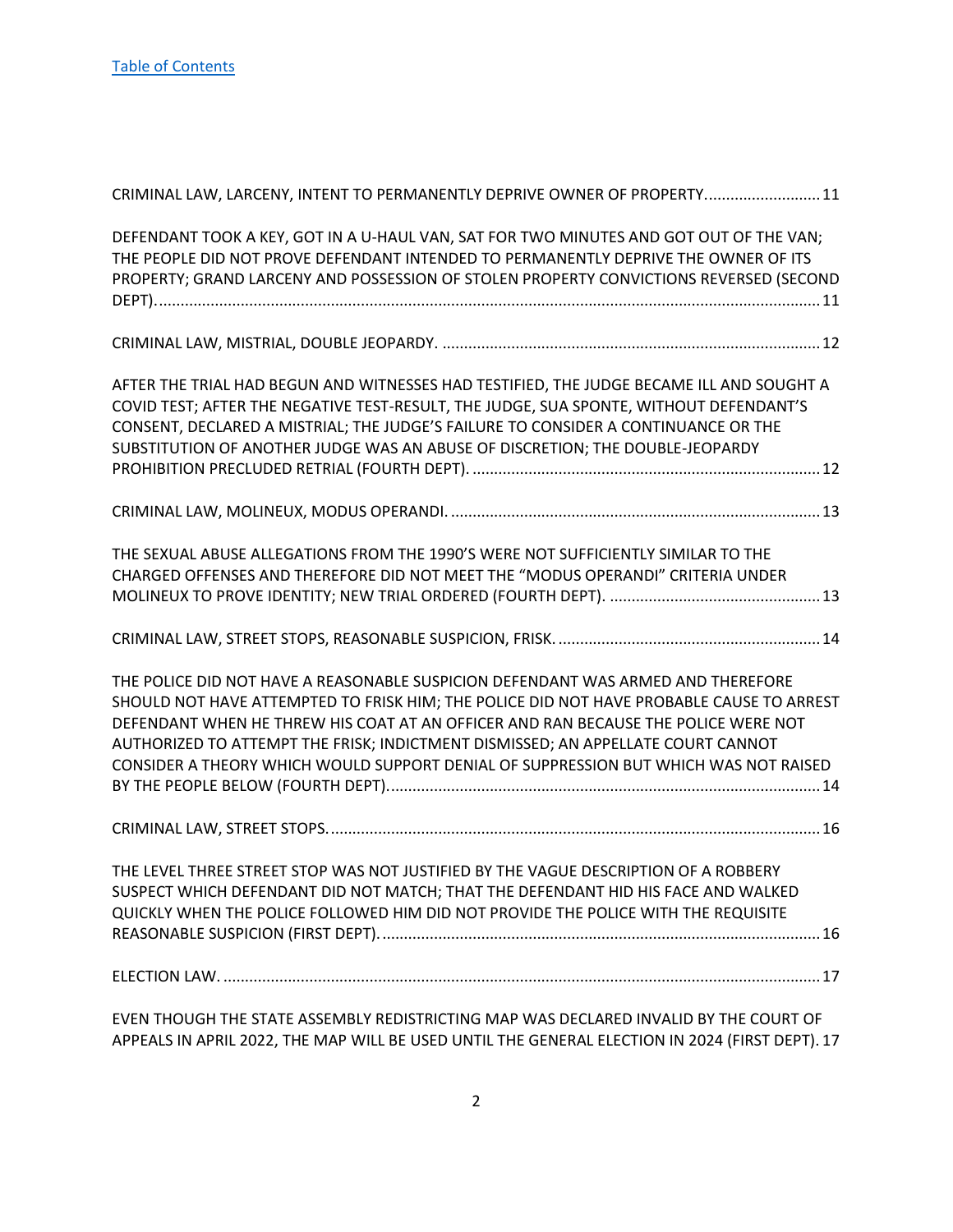| CORPORATE SHAREHOLDERS AND OFFICERS MAY ONLY BE LIABLE FOR LABOR LAW (WAGE-PAYMENT-<br>RELATED) VIOLATIONS IF THEY EXERCISE CONTROL OVER THE DAY-TO-DAY OPERATIONS OF THE                                                                                                                                                                                                                                                              |
|----------------------------------------------------------------------------------------------------------------------------------------------------------------------------------------------------------------------------------------------------------------------------------------------------------------------------------------------------------------------------------------------------------------------------------------|
|                                                                                                                                                                                                                                                                                                                                                                                                                                        |
| NO REASON MOTHER'S ATTORNEY COULD NOT BE PRESENT, EITHER IN PERSON OR ELECTRONICALLY,<br>DURING A HOME VISIT BY THE ADMINISTRATION FOR CHILDREN'S SERVICES (ACS) (SECOND DEPT)19                                                                                                                                                                                                                                                       |
|                                                                                                                                                                                                                                                                                                                                                                                                                                        |
| ALTHOUGH FATHER, WHO HAD BEEN IN THE MILITARY, HAD NOT PROCURED HOUSING FOR HIMSELF<br>AND HIS UNDER-SIX-MONTH-OLD SON, HE DEMONSTRATED HE WAS WILLING AND ABLE TO CARE FOR<br>THE CHILD; THEREFORE HIS CONSENT TO ADOPTION BY PETITIONERS-RESPONDENTS WAS REQUIRED<br>AND CUSTODY WAS PROPERLY AWARDED TO HIM; THE DISSENT ARGUED FATHER'S FAILURE TO<br>PROCURE HOUSING RENDERED HIM UNABLE TO CARE FOR THE CHILD (FOURTH DEPT).  20 |
|                                                                                                                                                                                                                                                                                                                                                                                                                                        |
| THE WIFE RAISED QUESTIONS OF FACT ABOUT (1) THE FAIRNESS OF THE NEGOTIATIONS FOR THE<br>PRENUPTIAL AGREEMENT, (2) WHETHER HER ATTORNEY, CHOSEN FOR HER, ENGAGED IN MEANINGFUL<br>NEGOTIATIONS, (3) WHETHER SHE RATIFIED THE AGREEMENT, AND (4) WHETHER SHE WAS ENTITLED                                                                                                                                                                |
|                                                                                                                                                                                                                                                                                                                                                                                                                                        |
| AFTER THE FORECLOSURE SALE BUT BEFORE THE CLOSING, THE MORTGAGOR STARTED AN ACTION<br>ALLEGING FRAUD IN THE FORECLOSURE PROCEEDINGS; THE FRAUD ACTION DID NOT RENDER THE TITLE<br>UNMARKETABLE SUCH THAT THE PURCHASER COULD SET ASIDE THE FORECLOSURE SALE AND HAVE THE                                                                                                                                                               |
|                                                                                                                                                                                                                                                                                                                                                                                                                                        |
| COMPLIANCE WITH THE NOTICE PROVISIONS OF RPAPL 1304, PARTICULARLY THE MAILING<br>REQUIREMENTS, WAS NOT SHOWN IN THIS FORECLOSURE ACTION (SECOND DEPT).  23                                                                                                                                                                                                                                                                             |
|                                                                                                                                                                                                                                                                                                                                                                                                                                        |
| THE PROPERTY-INSURANCE EXCLUSION FOR "DETERIORATION" APPLIED TO THE BULGING WALL<br>CAUSED BY THE DETERIORATION OF BRICKS, PRECLUDING COVERAGE (FOURTH DEPT)24                                                                                                                                                                                                                                                                         |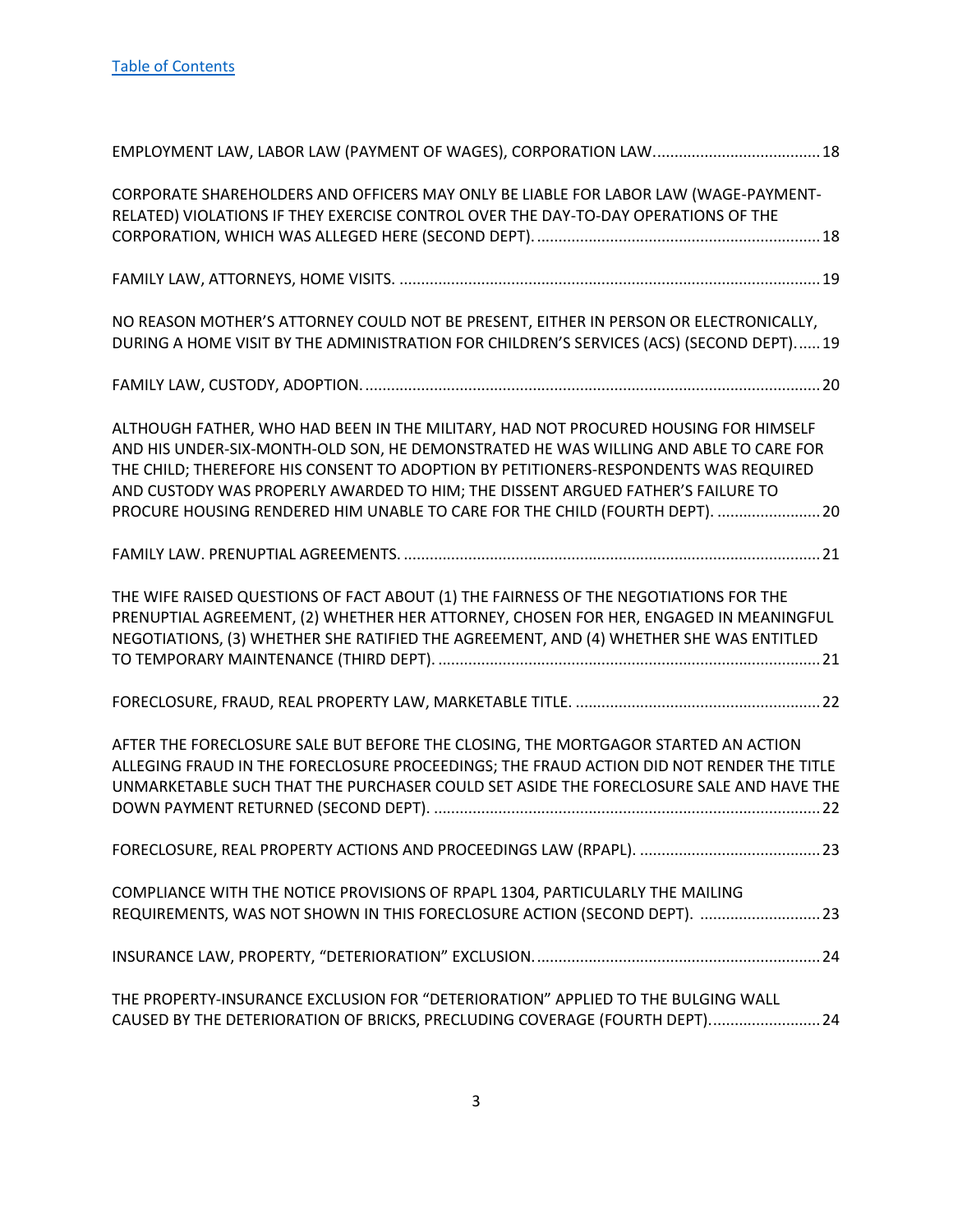| THE "FOLLOW THE SETTLEMENTS" DOCTRINE DOES NOT APPLY TO A REINSURER WHERE THE PAYMENTS<br>MADE BY THE PRIMARY INSURER WERE CLEARLY BEYOND THE SCOPE OF THE ORIGINAL POLICY                                                                                                                                                                                            |
|-----------------------------------------------------------------------------------------------------------------------------------------------------------------------------------------------------------------------------------------------------------------------------------------------------------------------------------------------------------------------|
|                                                                                                                                                                                                                                                                                                                                                                       |
| HOMEOWNER'S EXEMPTION PRECLUDED THE LABOR LAW 240(1) AND 241(6) CAUSES OF ACTION<br>AGAINST THE DEFENDANT PROPERTY OWNER, A RELIGIOUS ORGANIZATION; THE LABOR LAW 200 AND<br>NEGLIGENCE CAUSES OF ACTION ALLEGING THE HOMEOWNER'S LADDER WAS DEFECTIVE PROPERLY                                                                                                       |
|                                                                                                                                                                                                                                                                                                                                                                       |
| DEFENDANT DID NOT FILE A NOTICE OF CLAIM AGAINST PLAINTIFF VILLAGE IN THIS CONTRACT ACTION<br>AS REQUIRED BY CPLR 9802; THEREFORE DEFENDANT'S ANTICIPATORY-REPUDIATION COUNTERCLAIM<br>SHOULD HAVE BEEN DISMISSED; THE VILLAGE'S PARTICIPATION IN DISCOVERY WAS NOT DESIGNED TO<br>MISLEAD THE DEFENDANT AND DID NOT TRIGGER THE ESTOPPEL DOCTRINE (SECOND DEPT).  27 |
| MUNICIPAL LAW, EMPLOYMENT LAW, FIREFIGHTERS, ARBITRATION, GENERAL MUNICIPAL LAW 207-A                                                                                                                                                                                                                                                                                 |
| THE MANNER IN WHICH THE FIREFIGHTER'S GENERAL MUNICIPAL LAW 207-A INJURY CLAIM SHOULD BE<br>PROCESSED IS ARBITRABLE BECAUSE THE ISSUE IS ADDRESSED IN THE COLLECTIVE BARGANING<br>AGREEMENT (CBA); THE PETITION TO STAY ARBITRATION SHOULD NOT HAVE BEEN GRANTED (SECOND                                                                                              |
|                                                                                                                                                                                                                                                                                                                                                                       |
| A FIREFIGHTER INJURED ON THE JOB RETURNED TO THE JOB BUT COULD NOT WORK THE 10 TO 24<br>HOUR SHIFTS WHICH ARE THE "REGULAR DUTIES" OF A FIREFIGHTER; BECAUSE SHE WAS NOT OFFERED<br>THE FULL-TIME EQUIVALENT OF THE SHORTER SHIFTS OR LIGHT-DUTY WORK, SHE WAS ENITLTED TO                                                                                            |
|                                                                                                                                                                                                                                                                                                                                                                       |
| PLAINTIFF ASSUMED THE RISK OF SLIPPING ON THE BASKETBALL COURT WHICH WAS WET WITH<br>CONDENSATION; PLAINTIFF WAS AWARE OF THE RECURRING CONDITION (SECOND DEPT).  30                                                                                                                                                                                                  |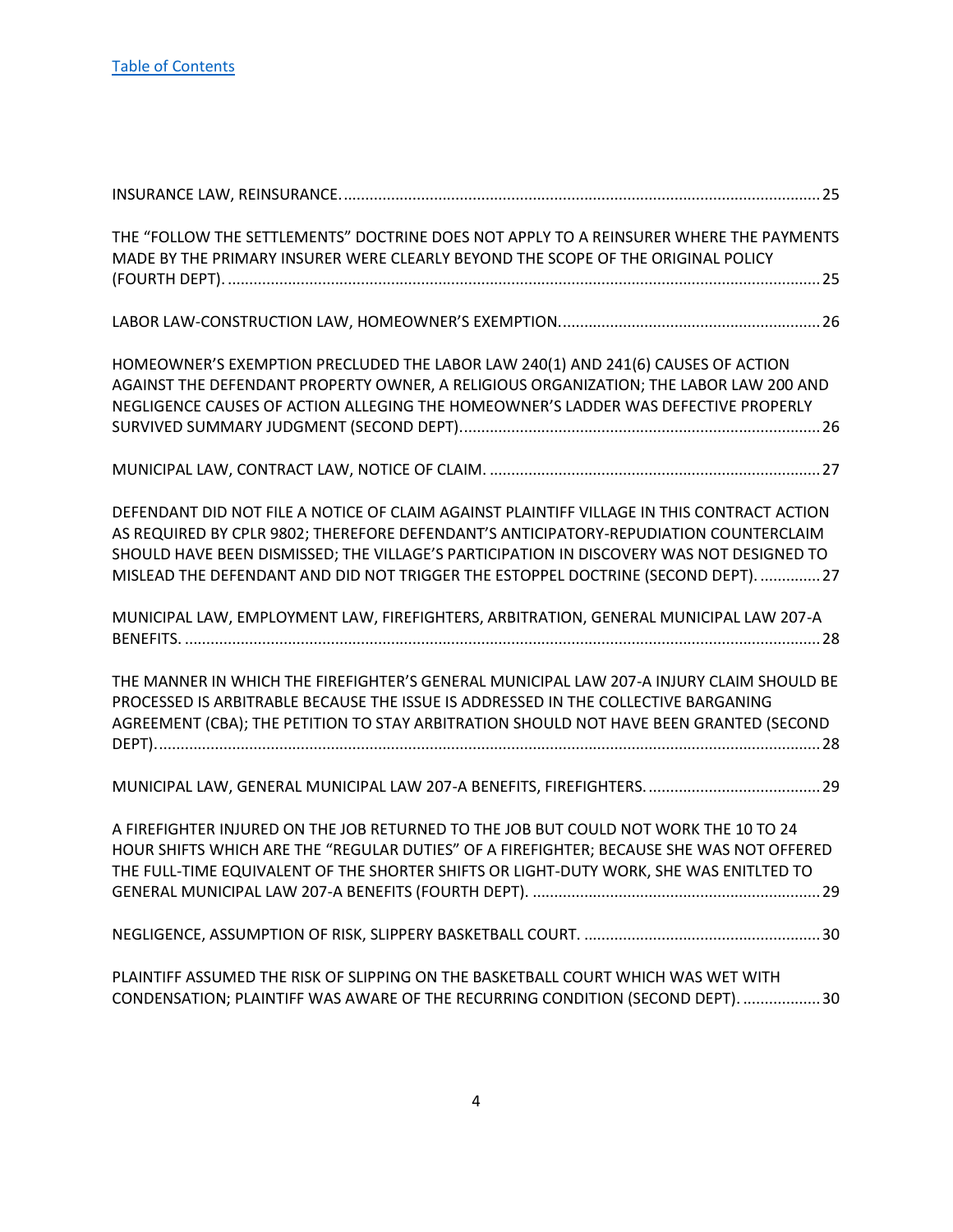| A FLATTENED CARDBOARD BOX ON THE FLOOR WAS NOT ACTIONABLE IN THIS SLIP AND FALL CASE |  |
|--------------------------------------------------------------------------------------|--|
|                                                                                      |  |
|                                                                                      |  |

#### <span id="page-5-0"></span>ARBITRATION, EDUCATION-SCHOOL LAW, EMPLOYMENT LAW.

<span id="page-5-1"></span>THE HIGH SCHOOL PRINCIPAL WAS CHARGED WITH GIVING STUDENTS UNAUTHORIZED CREDITS TO INCREASE GRADUATION RATES; THE CHARGES REQUIRED INTENTIONAL CONDUCT; THE HEARING OFFICER DETERMINED THE PRINCIPAL DID NOT ACT INTENTIONALLY BUT WAS GUILTY OF THE CHARGES; THE INCONSISTENCY RENDERED THE RULING ARBITRARY AND CAPRICIOUS (SECOND DEPT).

The Second Department, reversing the hearing officer's ruling terminating petitioner's employment as a high school principal, determined the hearing officer's finding that petitioner did not act intentionally was inconsistent with finding petitioner guilty of any of the charges. Petitioner allegedly gave unauthorized credits to students in an effort to increase graduation rates:

… [T]he hearing officer's finding that there was insufficient evidence to support a finding that the petitioner acted intentionally is inconsistent with a finding that the petitioner was guilty of any of the charges. Each of the 41 charges against the petitioner alleged that she knowingly and willfully approved the conferral of credits with full knowledge that such credit was unlawful, as part of an intentional scheme to accelerate credit acquisition in order to artificially inflate graduation rates. Because there was no allegation that the petitioner's conduct was anything other than knowing and intentional, and because the hearing officer found that there was insufficient evidence that the petitioner acted intentionally, the hearing officer's determination that the petitioner was guilty of all charges was arbitrary and capricious and without evidentiary support. At the hearing, the petitioner admitted to conduct that was, at most, negligent. There was no evidence to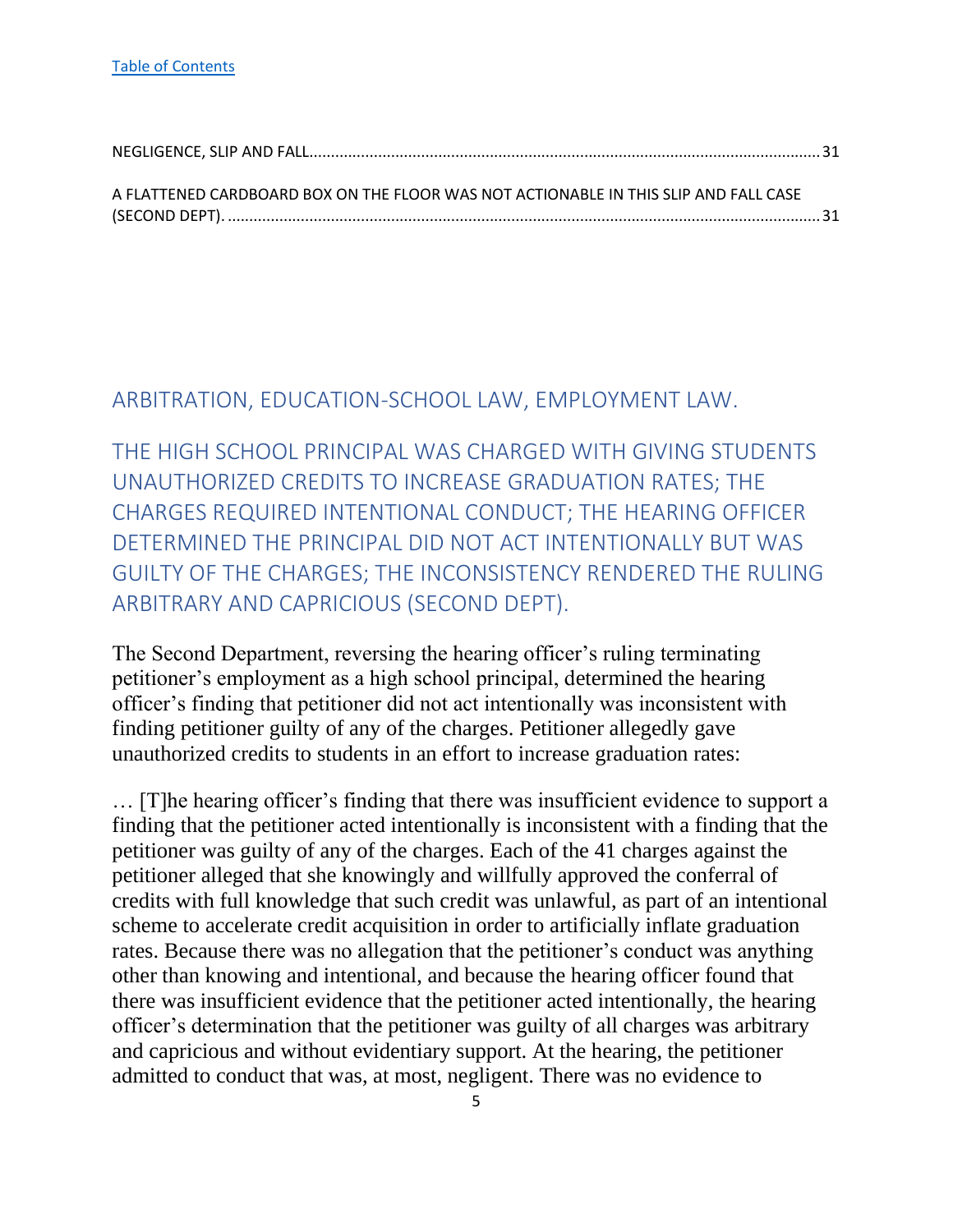contradict the petitioner's testimony that she did not act intentionally. [Matter of](https://nycourts.gov/reporter/3dseries/2022/2022_03730.htm)  [Simpson v Poughkeepsie City Sch. Dist., 2022 NY Slip Op 03730, Second Dept 6-](https://nycourts.gov/reporter/3dseries/2022/2022_03730.htm) [8-22](https://nycourts.gov/reporter/3dseries/2022/2022_03730.htm)

Practice Point: The high school principal was charged with giving students unauthorized credits to increase graduation rates. All the charges alleged intentional conduct. The hearing officer (correctly) found the principal did not act intentionally, but sustained the charges and terminated her employment. The inconsistency rendered the hearing officer's ruling in the arbitration arbitrary and capricious.

<span id="page-6-0"></span>CIVIL PROCEDURE, AMENDMENT OF ANSWER, REAL PROPERTY ACTIONS AND PROCEEDINGS LAW (RPAPL), REAL PROPERTY LAW.

<span id="page-6-1"></span>ALTHOUGH DEFENDANT'S MOTION TO AMEND ITS ANSWER (ADDING AFFIRMATIVE DEFENSES) WAS MADE AFTER A TWO-YEAR DELAY, THE DELAY ALONE DID NOT DEMONSTRATE THE PLAINTIFF WAS PREJUDICED; THE MOTION TO AMEND SHOULD HAVE BEEN GRANTED (FIRST DEPT).

The First Department, reversing Supreme Court, determined defendant's motion to amend its answer to add additional affirmative defenses should have been granted. The two-year delay was not enough to show plaintiff was prejudiced. Discovery was ongoing:

The court should have granted defendant's motion to amend its answer to add the four affirmative defenses of RPAPL 1951, adverse possession, mutual breach, and unclean hands, as leave to amend is freely given and plaintiff did not show that it would be prejudiced by the delay in asserting the defenses (CPLR 3025[b] …). While over two years had passed since defendant served its original answer, discovery was still ongoing … . Plaintiff's claim of significant prejudice is unpersuasive, as all it points to is mere delay, which is insufficient to show prejudice … . Nor did plaintiff rebut defendant's showing that the proffered amendment is not palpably insufficient or clearly devoid of merit … . [Board of](https://nycourts.gov/reporter/3dseries/2022/2022_03680.htm)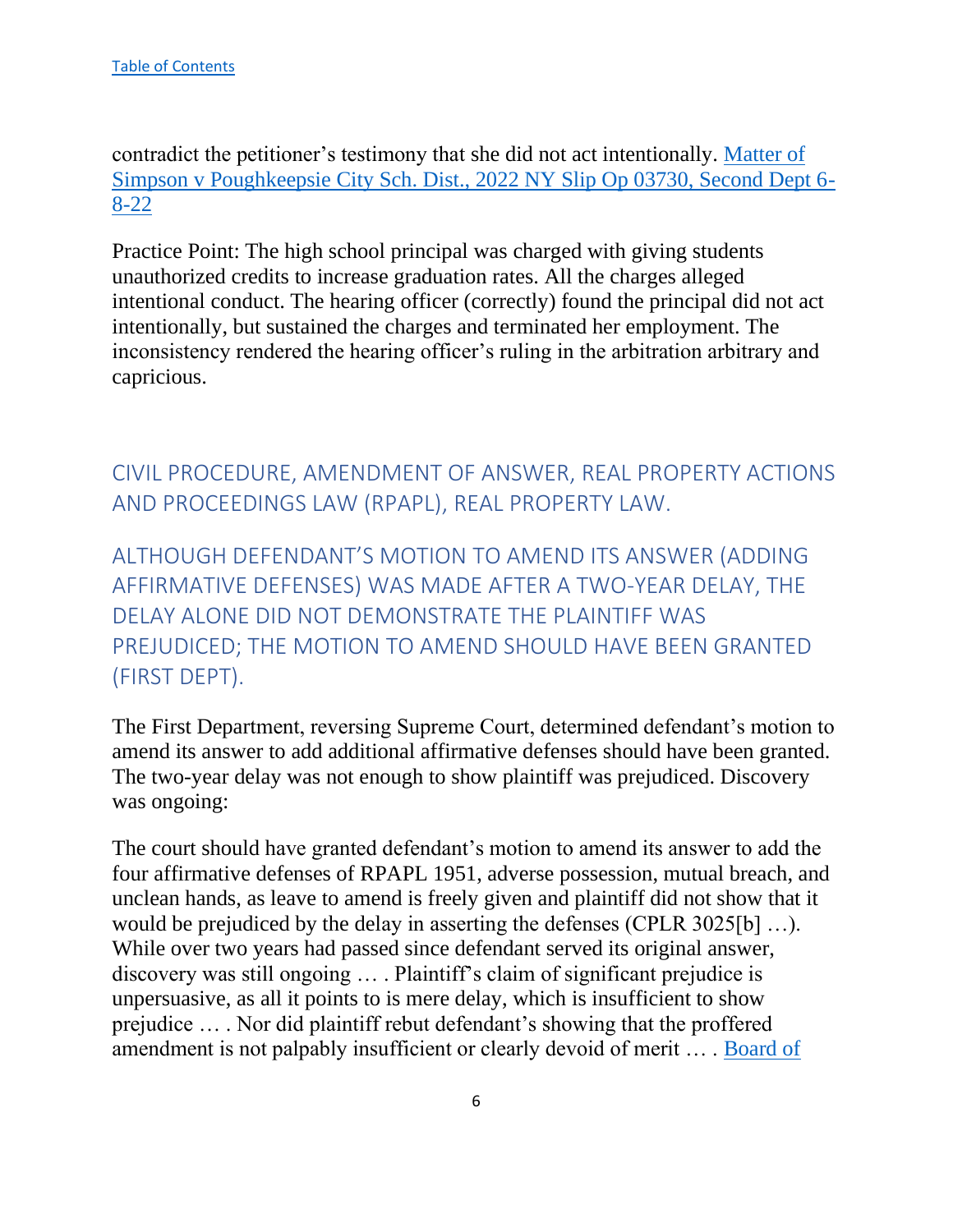[Mgrs. of the Porter House Condominium v Delshah 60 Ninth LLC, 2022 NY Slip](https://nycourts.gov/reporter/3dseries/2022/2022_03680.htm)  [Op 03680, First Dept 6-7-22](https://nycourts.gov/reporter/3dseries/2022/2022_03680.htm)

Practice Point: Here defendant moved to amend its answer by adding affirmative defenses two years after the answer was served. Discovery was still ongoing. The delay alone was not enough to demonstrate the plaintiff was prejudiced. The motion to amend should have been granted.

## <span id="page-7-0"></span>CONVERSION, IDENTIFIABLE FUND, ATTORNEY IOLA ACCOUNT.

<span id="page-7-1"></span>ALTHOUGH THE PLAINTIFFS' \$96,000, CONSTITUTING TWO MONTHS' RENT AND A SECURITY DEPOSIT, WAS TRANSFERRED TO DEFENDANT FROM AN ATTORNEY'S IOLA ACCOUNT, THE \$96,000 CONSTITUTED AN "IDENTIFIABLE FUND" WHICH DEFENDANT "CONVERTED" WHEN IT WAS NOT RETURNED (FIRST DEPT).

The First Department, in a full-fledged opinion by Justice Rodriguez, over a twojustice dissent, determined the \$96,000 transferred from an attorney's IOLA account to defendant landlord was an "identifiable fund" which was a proper subject of this conversion action. The fund was for two months rent and a security deposit on a lease. But the lease was never signed. By keeping the \$96,000 defendant had converted the "identified fund." One of the points in the opinion was that the transfer of funds to an attorney's IOLA account does not necessarily render the funds incapable of being "identified:"

… [W]e now clarify that our prior decision in SH575 Holdings [\[195 AD3d](https://nycourts.gov/reporter/3dseries/2021/2021_03427.htm)  [429\],](https://nycourts.gov/reporter/3dseries/2021/2021_03427.htm) which found that funds were not specifically identifiable by virtue of being transferred into the IOLA account of an attorney involved in a Ponzi scheme, should not be read to preclude a cause of action for conversion when funds at issue have been commingled to any extent. Here, notwithstanding the funds' transmission through plaintiffs' attorney's IOLA account, the funds' temporary presence in that account did not constitute commingling under any measure pertinent to this cause of action. While the funds were in plaintiffs' attorneys' IOLA account, they remained plaintiffs' funds. Consequently, this conclusion is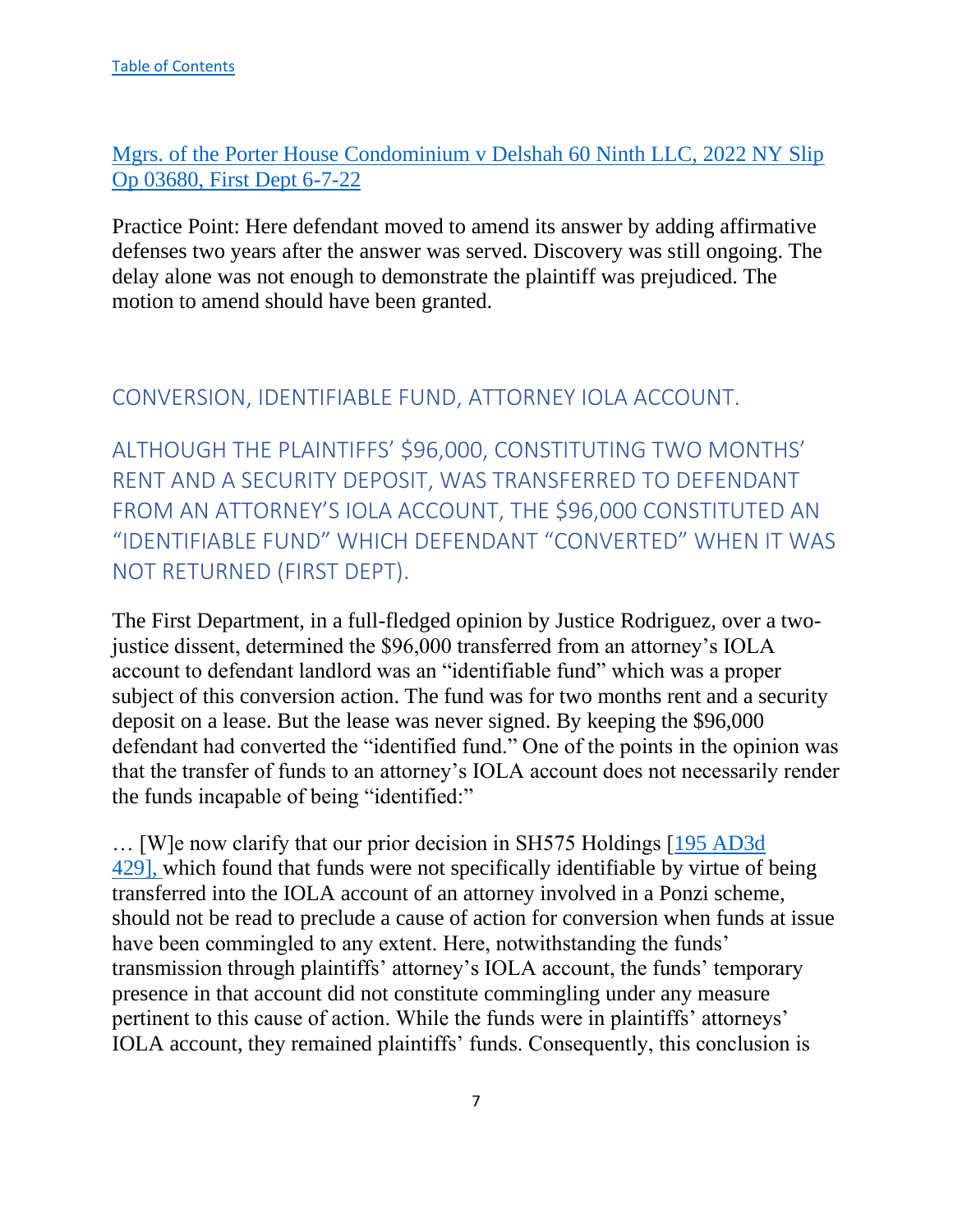not at odds with this Court's holding in SH575 Holdings. [Family Health Mgt.,](https://nycourts.gov/reporter/3dseries/2022/2022_03796.htm)  [LLC v Rohan Devs., LLC, 2022 NY Slip Op 03796, First Dept 6-9-22](https://nycourts.gov/reporter/3dseries/2022/2022_03796.htm)

Practice Point: Here the plaintiffs' security deposit and two-months rent amounting to \$96,000 were transferred to defendant landlord from an attorney's IOLA account. However the lease was never signed and defendant did not return the money. Despite the fact that the money was deposited in the IOLA account, it remained an "identifiable fund" and was therefore a proper subject for this conversion action.

## <span id="page-8-0"></span>CRIMINAL LAW, ROBBERLY, LESSER INCLUDED OFFENSES.

# <span id="page-8-1"></span>ROBBERY THIRD AND ASSAULT SECOND CONVICTIONS REVERSED AS LESSER INCLUDED OFFENSES OF ROBBERY SECOND (FOURTH DEPT).

The Fourth Department, reversed the robbery third and assault second convictions as lesser included offenses of robbery second:

… [R]obbery in the third degree is a lesser included offense of robbery in the second degree … . Moreover, although not raised by the parties, we note that assault in the second degree under section 120.05 (6) is a lesser included offense of robbery in the second degree under section 160.10 (2) (a)  $\dots$ . We therefore modify the judgment by reversing those parts convicting defendant of robbery in the third degree and assault in the second degree and dismissing counts one and three of the indictment … . [People v Coleman, 2022 NY Slip Op 03842, Fourth Dept 6-9-22](https://nycourts.gov/reporter/3dseries/2022/2022_03842.htm)

Practice Point: Here the robbery third and assault second convictions were reversed as lesser included offense of robbery second.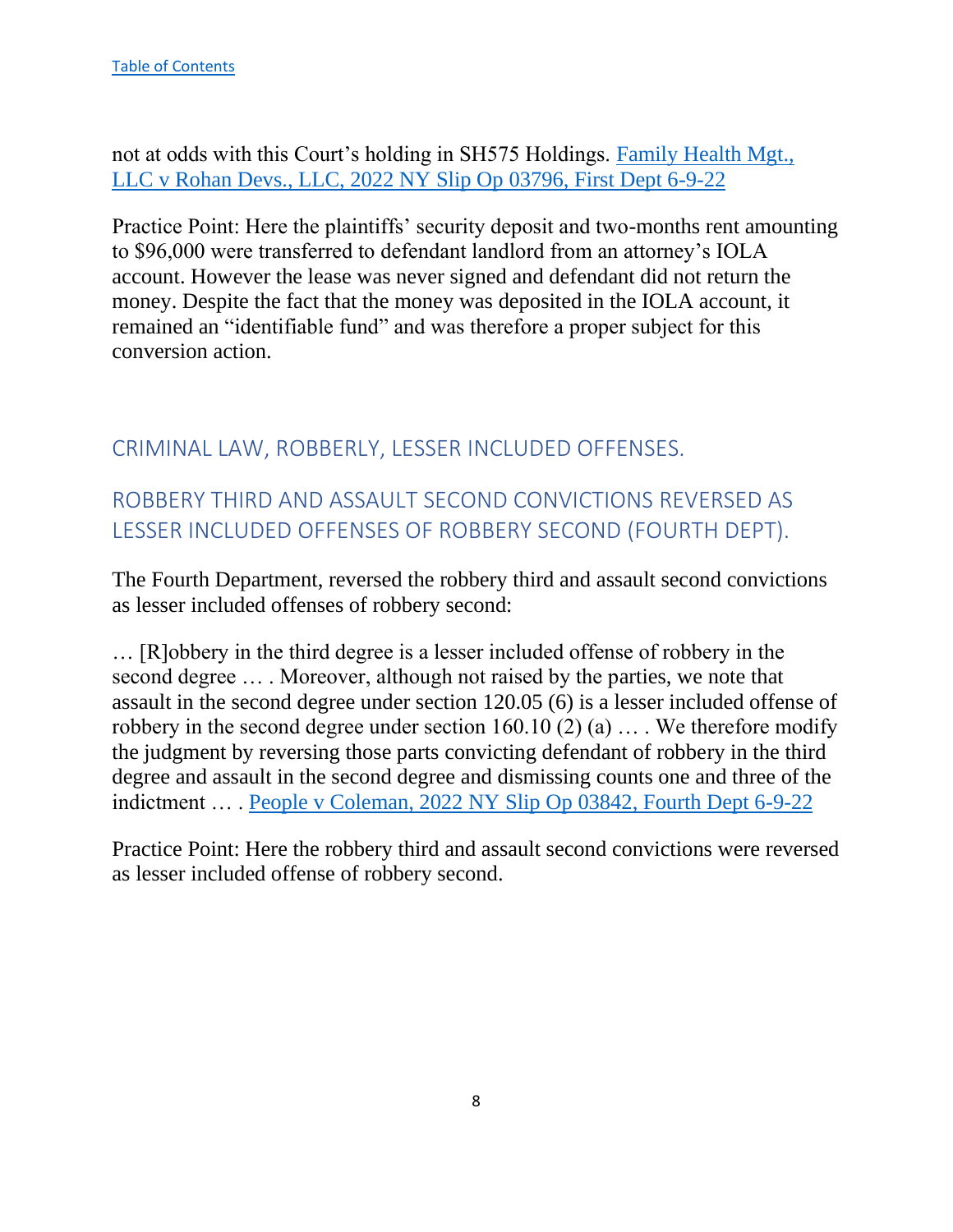## <span id="page-9-0"></span>CRIMINAL LAW, ASSAULT, PHYSICAL INJURY.

# <span id="page-9-1"></span>THE EVIDENCE OF "PHYSICAL INJURY" WAS LEGALLY INSUFFICIENT; ASSAULT SECOND CONVICTION REVERSED (FOURTH DEPT).

The Fourth Department, reversing defendant's assault second conviction, determined the evidence the police officer sustained "physical injury" was legally insufficient:

" 'Physical injury' means impairment of physical condition or substantial pain" (Penal Law § 10.00 [9]). Although pain is subjective, the Court of Appeals has cautioned that "the Legislature did not intend a wholly subjective criterion to govern" … . "Factors relevant to an assessment of substantial pain include the nature of the injury, viewed objectively, the victim's subjective description of the injury and his or her pain, whether the victim sought medical treatment, and the motive of the offender" … . Here, the officer testified that he experienced "quite a bit of pain" to his "left upper thigh/groin area" after struggling with defendant when he resisted arrest and that his pain was a 6 or 7 out of 10 on the pain scale. There was only a vague description of the injury, and no medical records for the officer were introduced in evidence … . In addition, there was no testimony that the officer took any pain medication for the injury … and the officer did not miss any work or testify that he was unable to perform any activities because of the pain. [People v Bunton, 2022 NY Slip Op 03856, Fourth Dept 6-9-22](https://nycourts.gov/reporter/3dseries/2022/2022_03856.htm)

Practice Point: Here there was only a vague description of pain and no medical records were introduced. The assault conviction was not supported by legally sufficient evidence the police officer suffered "physical injury."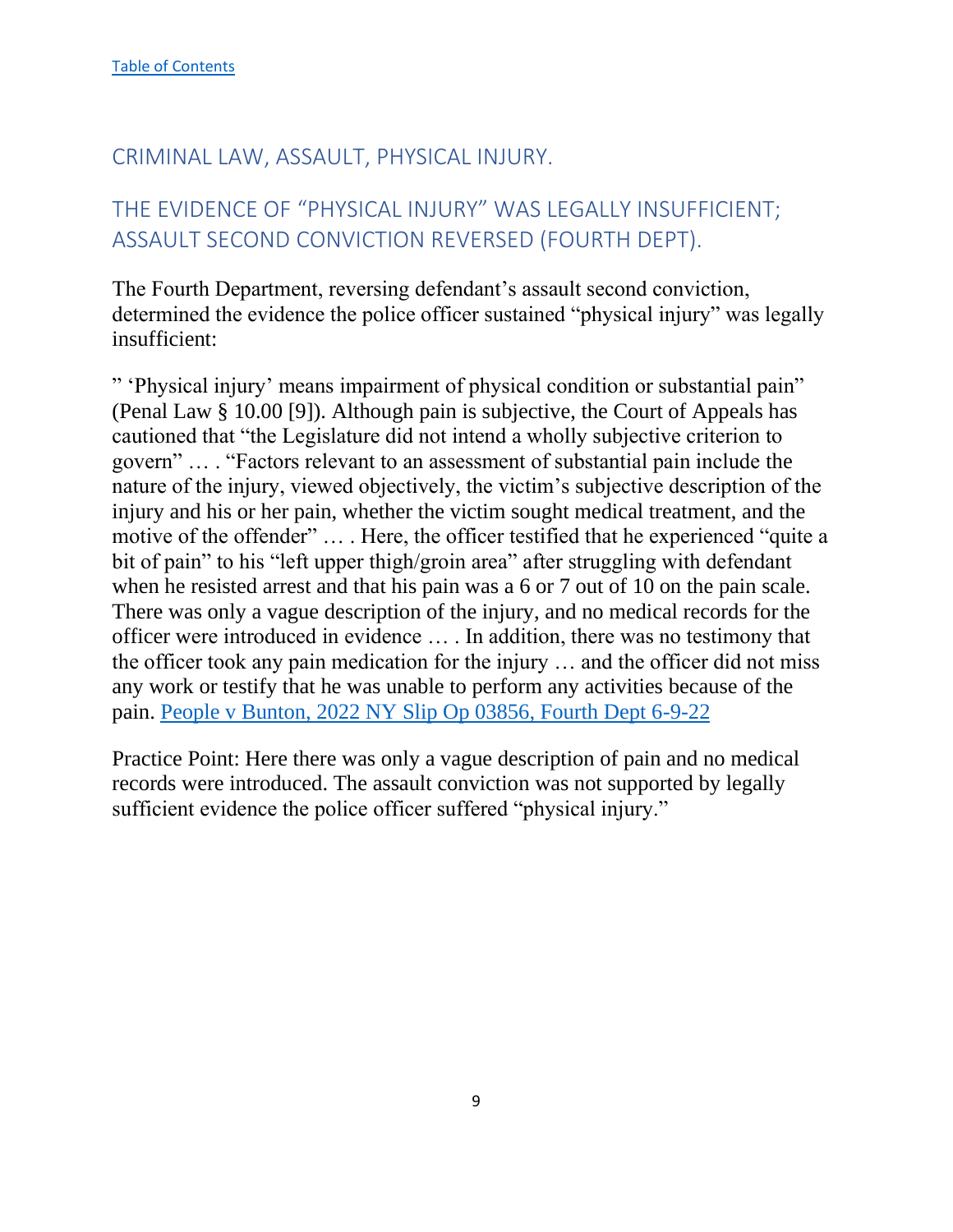<span id="page-10-0"></span>CRIMINAL LAW, COURT CLERK'S QUESTIONING PROSPECTIVE JURORS, MODE OF PROCEEDINGS ERROR.

<span id="page-10-1"></span>AN INQUIRY MADE BY THE COURT CLERK OF PROSPECTIVE JURORS ABOUT WHETHER THEY COULD SERVE IN THIS SEXUAL-ASSAULT-OF-A-CHILD CASE DID NOT AMOUNT TO AN IMPROPER DELEGATION OF JUDICIAL AUTHORITY; THERE WAS NO MODE OF PROCEEDINGS ERROR (FIRST DEPT).

The First Department determined the judge did not improperly delegate judicial authority to the court clerk who made a preliminary inquiry of a group of prospective jurors:

Defendant was charged with committing sex crimes against his girlfriend's sixyear-old daughter. The evidence included two videos, taken with defendant's phone, showing defendant having sexual intercourse with the child. On the first day of jury selection, to identify and dismiss prospective jurors who could not be fair and impartial in light of the nature of the charges and the graphic evidence, the court addressed the approximately 200 prospective jurors in groups of approximately 50. The court told each group about the charges and described the video evidence. All panelists who stated that they could not be fair and impartial in light of these circumstances were excused.

When jury selection continued two days later, 92 panelists remained. Because of the size of the group, they were placed in an assembly room down the hall from the courtroom and in the courtroom next door. The court informed the parties that some of the remaining panelists had approached court officers, stating that they had "thought about it" and now believed they could not serve as jurors. The court proposed sending the court clerk to each of the rooms where the jurors were waiting "to ask generally the question of since Tuesday is there anybody who in thinking about the judge's questions believe they can't serve on the case." Any prospective jurors who answered in the affirmative would be brought into the courtroom for further questioning by the court. Defense counsel consented to this procedure.

Upon returning to the courtroom, the clerk reported that there were 10 prospective jurors who had "an issue." The 10 panelists were brought to the courtroom, where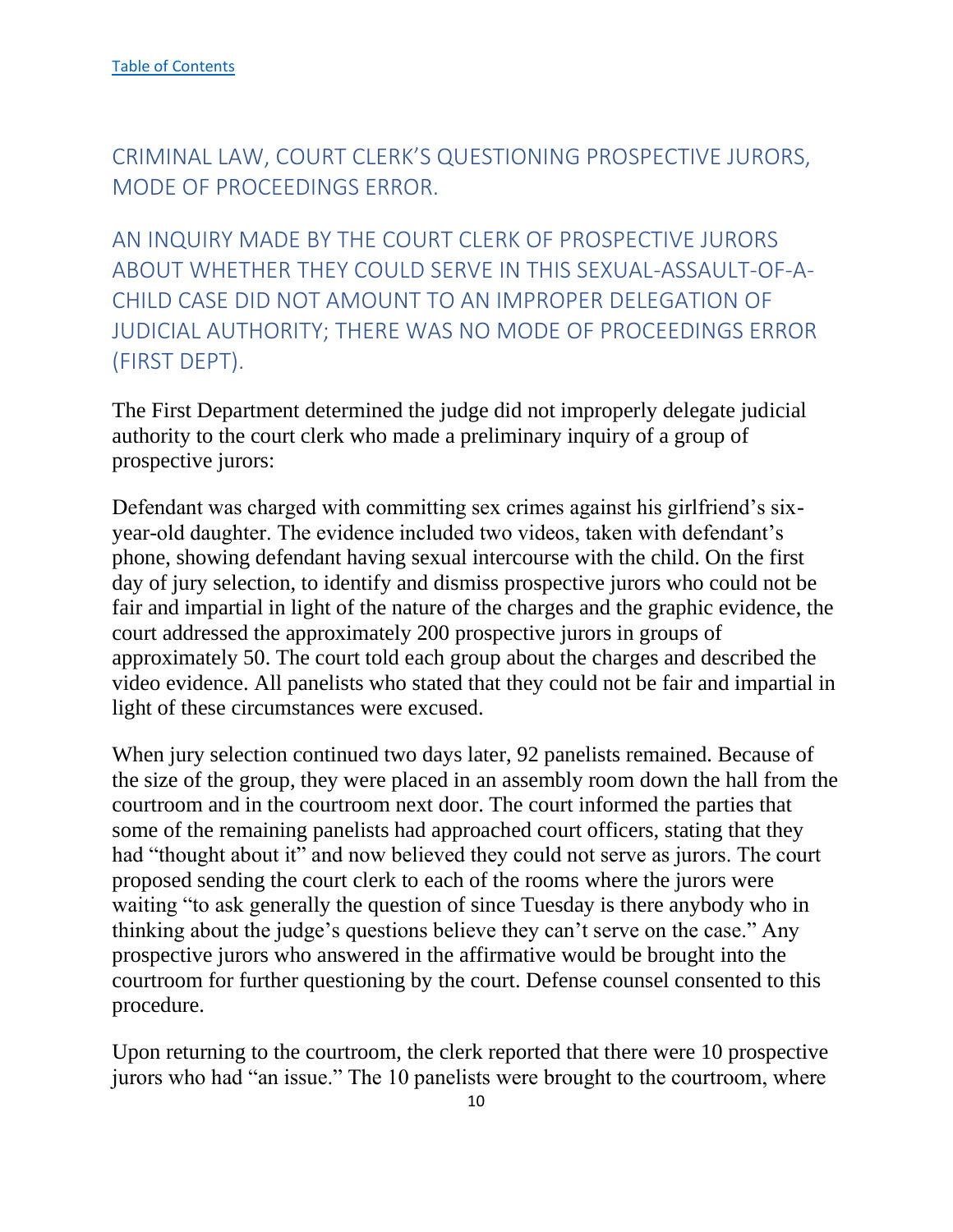the court inquired whether, based on "the nature of the case [and] the kind of evidence you will be seeing during the course of this trial," the panelists now thought they could not be fair and impartial. [People v Ocampo, 2022 NY Slip Op](https://nycourts.gov/reporter/3dseries/2022/2022_03803.htm)  [03803, First Dept 6-9-22](https://nycourts.gov/reporter/3dseries/2022/2022_03803.htm)

Practice Point: Here defense counsel consented to the court clerk's asking prospective jurors whether they could serve in this sexual-assault-of-a-child case. The inquiry was not an improper delegation of judicial authority. There was no mode of proceedings error (which would have required reversal on appeal even though the issue was not preserved).

## <span id="page-11-0"></span>CRIMINAL LAW, LARCENY, INTENT TO PERMANENTLY DEPRIVE OWNER OF PROPERTY.

<span id="page-11-1"></span>DEFENDANT TOOK A KEY, GOT IN A U-HAUL VAN, SAT FOR TWO MINUTES AND GOT OUT OF THE VAN; THE PEOPLE DID NOT PROVE DEFENDANT INTENDED TO PERMANENTLY DEPRIVE THE OWNER OF ITS PROPERTY; GRAND LARCENY AND POSSESSION OF STOLEN PROPERTY CONVICTIONS REVERSED (SECOND DEPT).

The Second Department, reversing larceny and possession of stolen property convictions, determine the evidence defendant intended to permanently deprive the owner of the U-Haul van of its property was insufficient. Defendant took a key to the van, sat in it for two minutes, and then got out of the van:

… [I]n order to sustain a conviction for grand larceny the People must establish that the defendant had the requisite larcenous intent, which means the "intent to deprive another of property or to appropriate the same to himself or to a third person" (Penal Law § 155.05[1]).

"[T]he concepts of 'deprive' and 'appropriate,' which 'are essential to a definition of larcenous intent,' 'connote a purpose . . . to exert permanent or virtually permanent control over the property taken, or to cause permanent or virtually permanent loss to the owner of the possession and use thereof'" … . For that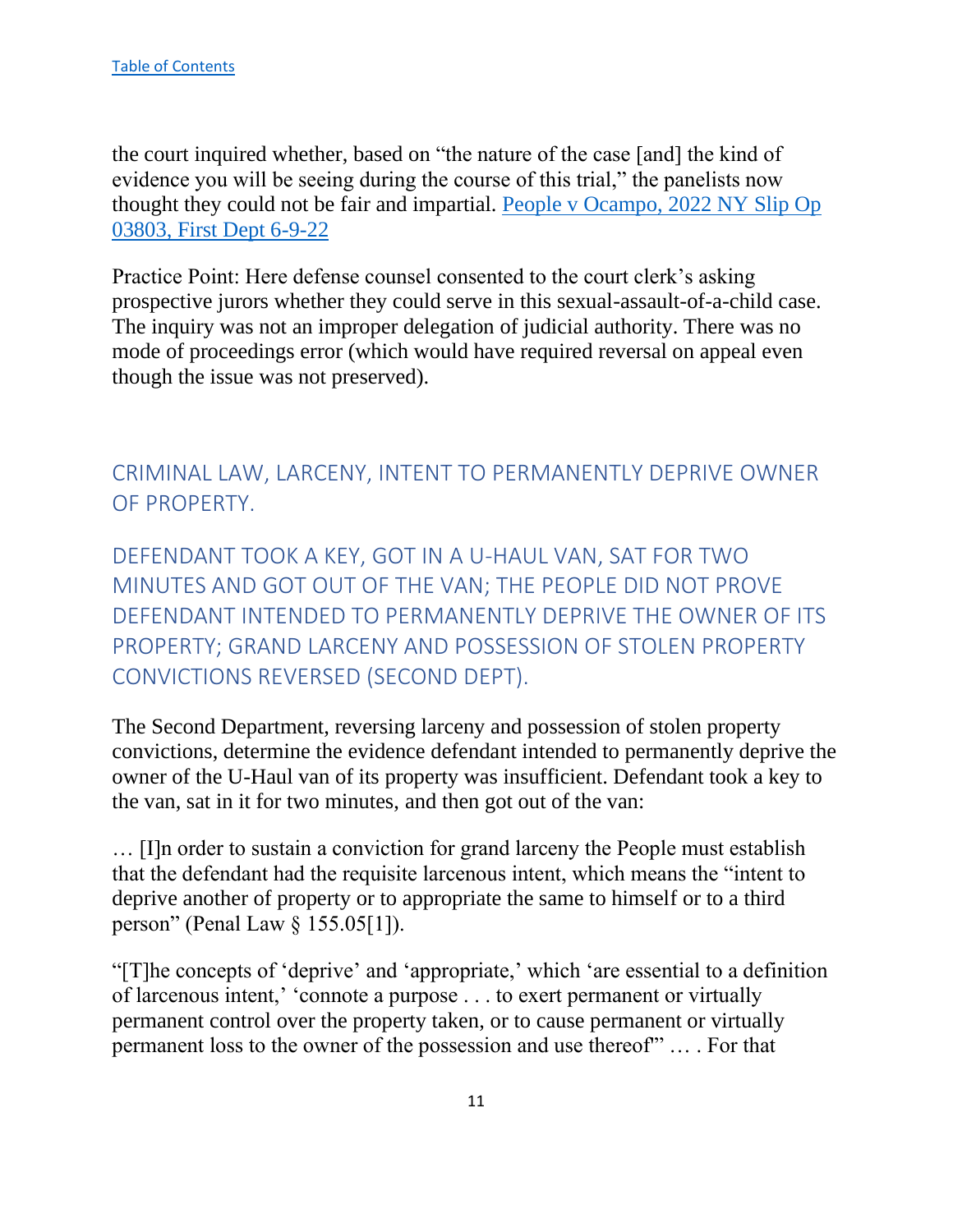reason, "[t]he mens rea element of larceny . . . is simply not satisfied by an intent temporarily to use property without the owner's permission" … .

… [T]he evidence failed to establish beyond a reasonable doubt that the defendant intended to cause permanent or virtually permanent loss to the owner of the U-Haul van. …

… [A]jury could rationally infer that the defendant intended to use the van temporarily. To prove grand larceny, however, the People had to do more than prove that the defendant intended to use the van temporarily. They had to prove, in addition, that the defendant intended to "permanently deprive an owner of his or her property or to deprive the owner of it for so extended a period of time that a major portion of its economic value is lost" … . [People v Golding, 2022 NY Slip](https://nycourts.gov/reporter/3dseries/2022/2022_03741.htm)  [Op 03741, Second Dept 6-8-22](https://nycourts.gov/reporter/3dseries/2022/2022_03741.htm)

Practice Point: Grand Larceny includes the intent to permanently deprive the owner of the property. Here defendant took a key to a U-Haul van, got in the van, sat for two minutes, and got out of the van. There was, therefore, proof of an intent to permanently deprive the owner of its property. Because grand larceny was not proven, possession of stolen property was not proven as well.

## <span id="page-12-0"></span>CRIMINAL LAW, MISTRIAL, DOUBLE JEOPARDY.

<span id="page-12-1"></span>AFTER THE TRIAL HAD BEGUN AND WITNESSES HAD TESTIFIED, THE JUDGE BECAME ILL AND SOUGHT A COVID TEST; AFTER THE NEGATIVE TEST-RESULT, THE JUDGE, SUA SPONTE, WITHOUT DEFENDANT'S CONSENT, DECLARED A MISTRIAL; THE JUDGE'S FAILURE TO CONSIDER A CONTINUANCE OR THE SUBSTITUTION OF ANOTHER JUDGE WAS AN ABUSE OF DISCRETION; THE DOUBLE-JEOPARDY PROHIBITION PRECLUDED RETRIAL (FOURTH DEPT).

The Fourth Department granted defendant's petition for a writ of prohibition barring retrial on the ground of double jeopardy. A jury was selected and three witnesses had testified when the trial judge became ill and scheduled a COVID test (which came back negative). The judge ultimately, sua sponte, declared a mistrial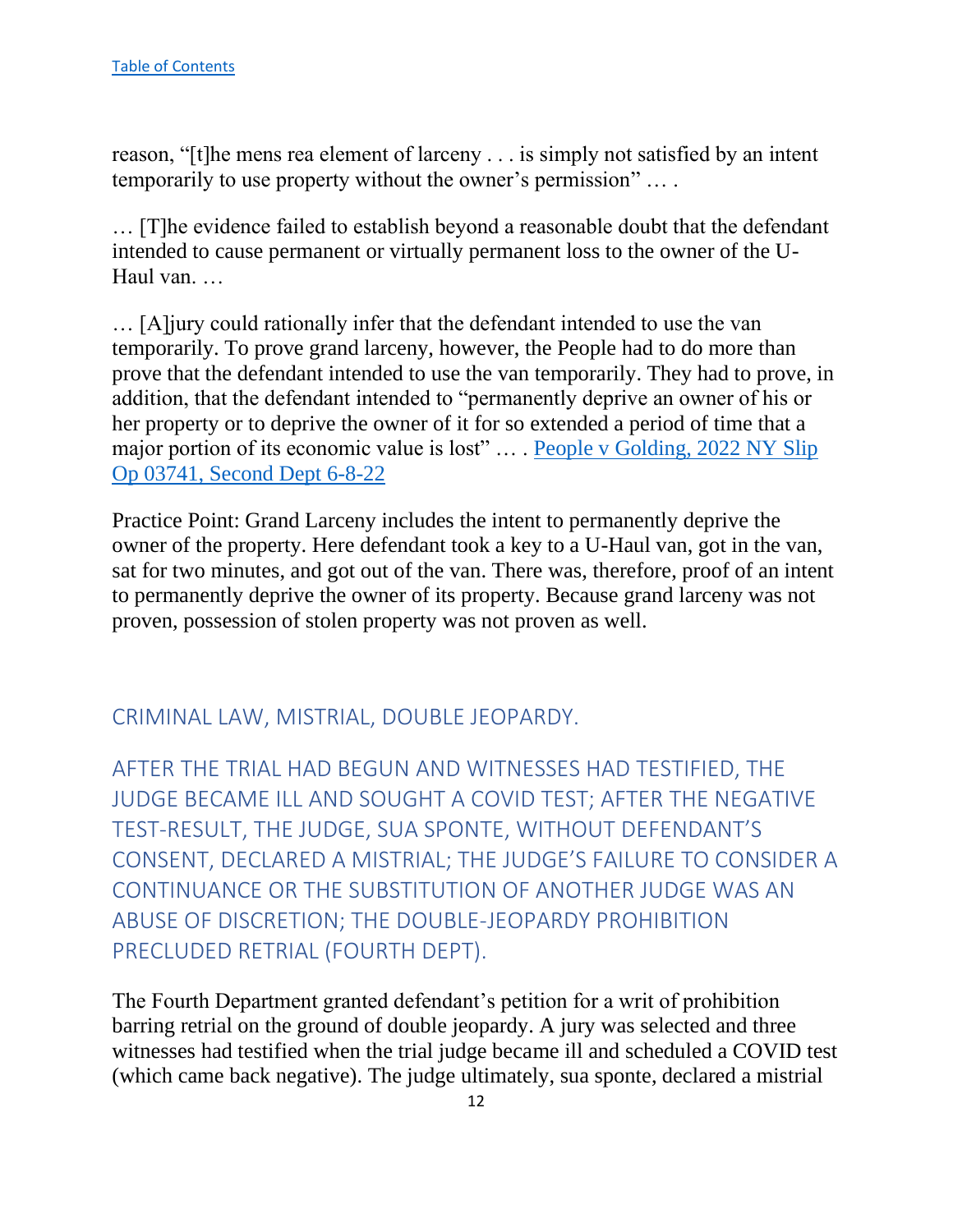without defendant's consent. Because there were alternatives to a mistrial, a continuance, for example, the double-jeopardy prohibition precluded retrial:

… [T]here was no manifest necessity for the mistrial, and the court therefore abused its discretion in granting it sua sponte … . The record establishes that the court did not consider the alternatives to a mistrial, such as a continuance … or substitution of another judge … . "[I]f the judge acts so abruptly as to not permit consideration of the alternatives . . . or otherwise acts irrationally or irresponsibly . . . or solely for convenience of the court and jury . . . , retrial will be barred" … . "The court has the duty to consider alternatives to a mistrial and to obtain enough information so that it is clear that a mistrial is actually necessary" … . [Matter of](https://nycourts.gov/reporter/3dseries/2022/2022_03825.htm)  [McNair v McNamara, 2022 NY Slip Op 03825, Fourth Dept 6-9-22](https://nycourts.gov/reporter/3dseries/2022/2022_03825.htm)

Practice Point: Here the judge became ill after the trial had begun and declared a mistrial without defendant's consent and without considering a continuance or the substitution of another judge. There was no manifest necessity for the mistrial. The double-jeopardy prohibition therefore precluded retrial.

<span id="page-13-0"></span>CRIMINAL LAW, MOLINEUX, MODUS OPERANDI.

<span id="page-13-1"></span>THE SEXUAL ABUSE ALLEGATIONS FROM THE 1990'S WERE NOT SUFFICIENTLY SIMILAR TO THE CHARGED OFFENSES AND THEREFORE DID NOT MEET THE "MODUS OPERANDI" CRITERIA UNDER MOLINEUX TO PROVE IDENTITY; NEW TRIAL ORDERED (FOURTH DEPT).

The Fourth Department, reversing defendant's convictions and ordering a new trial, determined the Molineux evidence allowed by County Court did not meet the "modus operandi" criteria:

Before trial, County Court granted the People's motion seeking to introduce testimony that defendant sexually abused his eldest son in the 1990s, on the ground that the earlier, uncharged conduct was admissible under the modus operandi exception to the Molineux rule … . …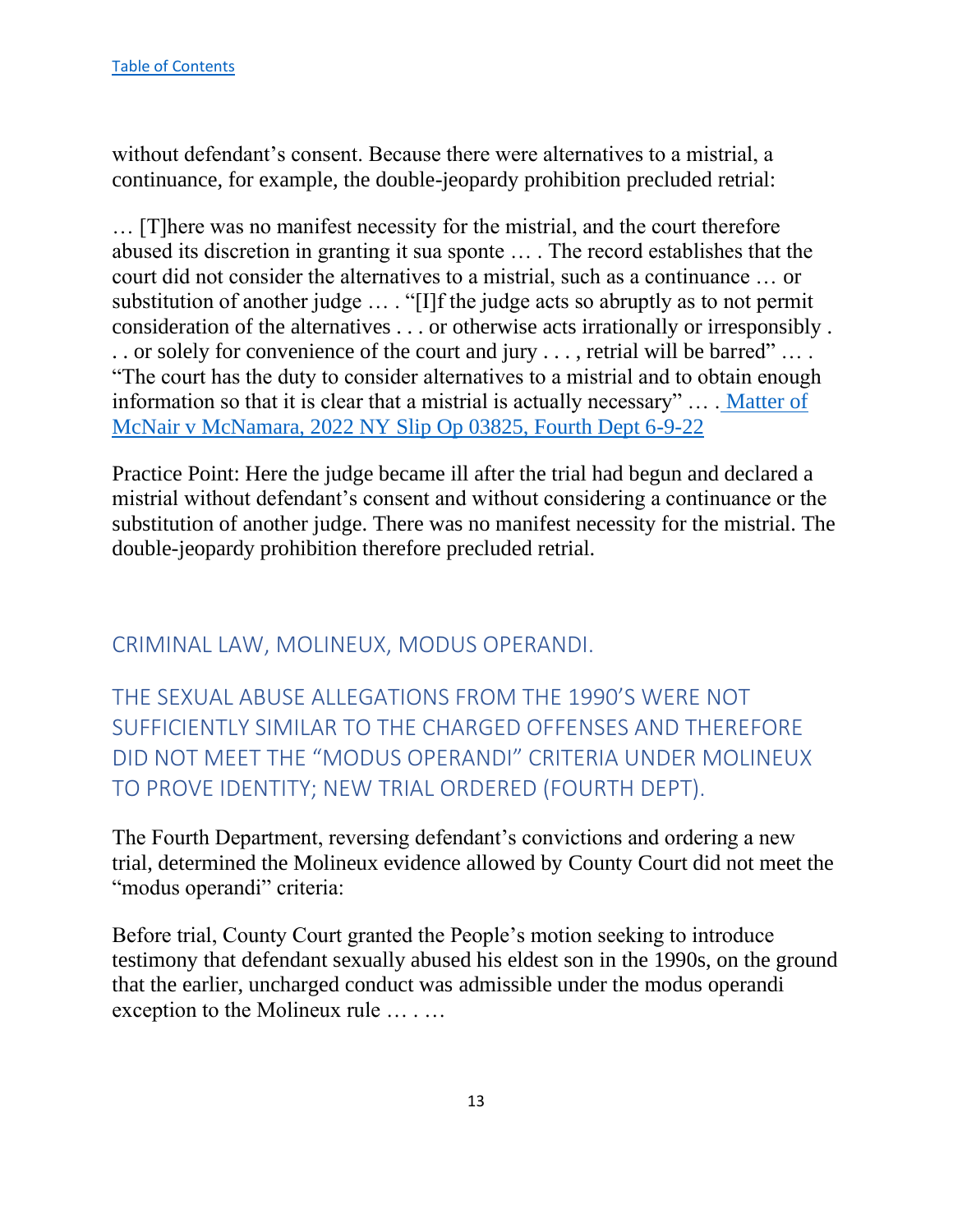Modus operandi evidence is a means of establishing the defendant's identity as the perpetrator … . Here, even assuming, arguendo, that defendant's identity as the person who committed the crimes was not conclusively established … , we conclude that the similarities between the uncharged acts and the charged crimes were not "sufficiently unique to make the evidence of the uncharged crimes probative of the fact that [defendant] committed the [crimes] charged" … [.People v](https://nycourts.gov/reporter/3dseries/2022/2022_03840.htm)  [Mountzouros, 2022 NY Slip Op 03840, Fourth Dept 6-9-22](https://nycourts.gov/reporter/3dseries/2022/2022_03840.htm)

Practice Point: If the identity of the perpetrator is an issue and the manner in which the charged crime was committed is unique, evidence of defendant commission of an uncharged crime involving the same unique "modus operandi" may be admissible under Molineux. Here sexual abuse allegations from the 1990's were not sufficiently similar to the charged offenses. The uncharged-crime evidence should not have been admitted. New trial ordered.

## <span id="page-14-0"></span>CRIMINAL LAW, STREET STOPS, REASONABLE SUSPICION, FRISK.

<span id="page-14-1"></span>THE POLICE DID NOT HAVE A REASONABLE SUSPICION DEFENDANT WAS ARMED AND THEREFORE SHOULD NOT HAVE ATTEMPTED TO FRISK HIM; THE POLICE DID NOT HAVE PROBABLE CAUSE TO ARREST DEFENDANT WHEN HE THREW HIS COAT AT AN OFFICER AND RAN BECAUSE THE POLICE WERE NOT AUTHORIZED TO ATTEMPT THE FRISK; INDICTMENT DISMISSED; AN APPELLATE COURT CANNOT CONSIDER A THEORY WHICH WOULD SUPPORT DENIAL OF SUPPRESSION BUT WHICH WAS NOT RAISED BY THE PEOPLE BELOW (FOURTH DEPT).

The Fourth Department, dismissing the indictment, over a two-justice dissent, determined the police did not have a reasonable suspicion defendant was armed and therefore should not have attempted to frisk him when he got out of the vehicle. The fact that defendant threw his coat at the officer and ran did not justify defendant's arrest for obstructing governmental administration because the police conduct (the attempted frisk) was not authorized: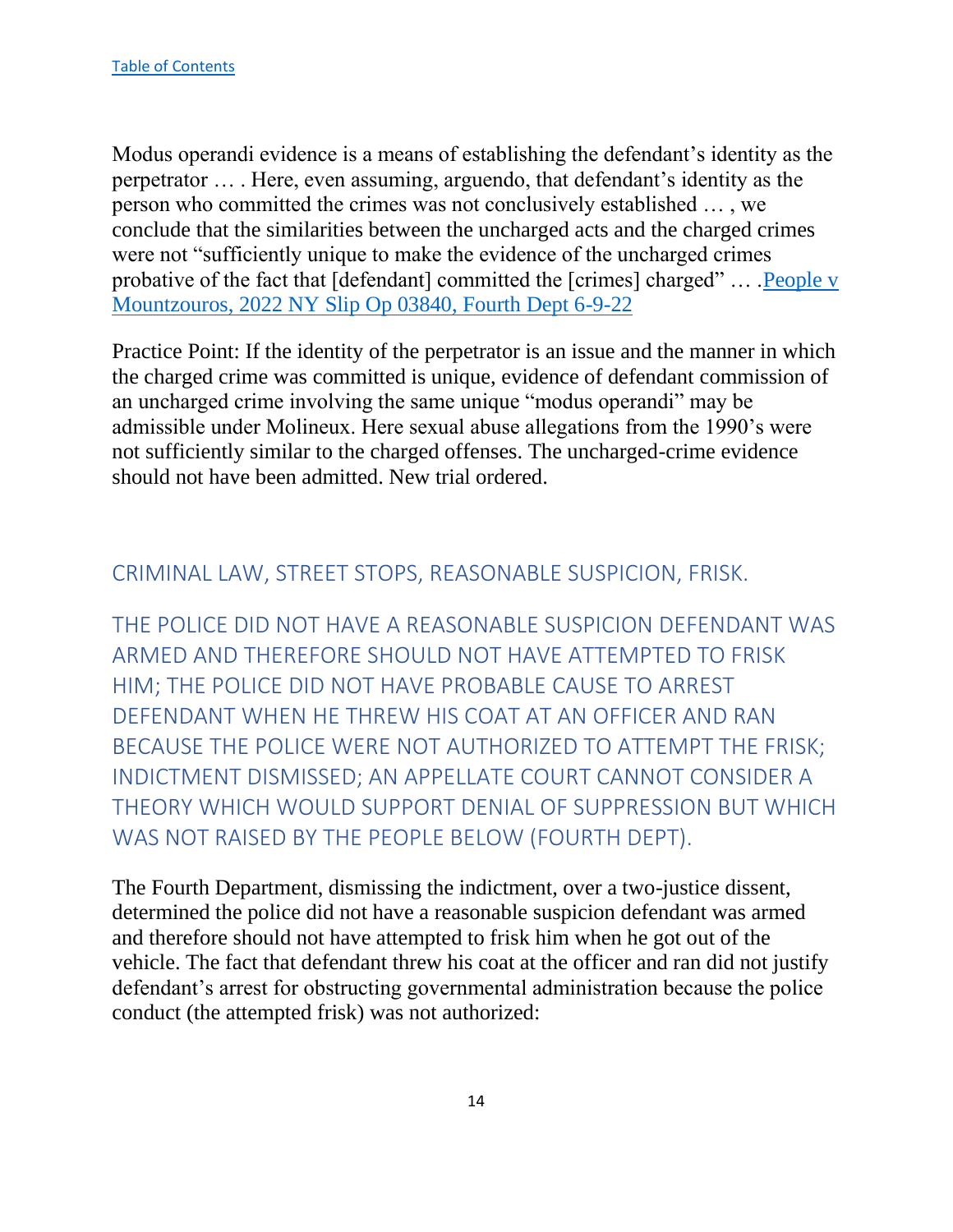… [T]he police proceeded to an attempted frisk by approaching the passenger side of the truck, opening the door, and directing defendant to exit the truck so that, as they informed defendant, they could perform a frisk of his person … . The attempted frisk was unlawful, however, because the record establishes that the police did not have " 'knowledge of some fact or circumstance that support[ed] a reasonable suspicion that . . . [defendant was] armed or pose[d] a threat to [their] safety' " … . Furthermore, even though defendant, despite being instructed to leave his coat in the truck, grabbed the coat, threw it onto one of the officers, and fled in the grassy area by the side of the interstate highway, instead of submitting to the frisk of his person, the police lacked probable cause to arrest defendant for obstructing governmental administration in the second degree based on his alleged obstruction of the officers' attempted frisk, because that police conduct was not authorized … . Moreover, while the officers had also indicated to defendant that they were going to perform a search of the truck, the People did not rely below on the theory that defendant was properly arrested for obstructing a lawful search of the truck, nor, as the dissent states, did the court "explicitly base[] its decision on that theory." We thus conclude that, as "an appellate court[, we] may not uphold a police action on a theory not argued before the suppression court" ... People v [Hodge, 2022 NY Slip Op 03821, Fourth Dept 6-9-22](https://nycourts.gov/reporter/3dseries/2022/2022_03821.htm)

Practice Point: Here the police did not have a reasonable suspicion that the defendant was armed and therefore should not have attempted to frisk him. The fact that the defendant threw his coat at an officer and ran did not provide probable cause for arrest because the police conduct (attempting to frisk him) was not authorized. An appellate court cannot consider a theory which would support the denial of suppression but with was not raised below.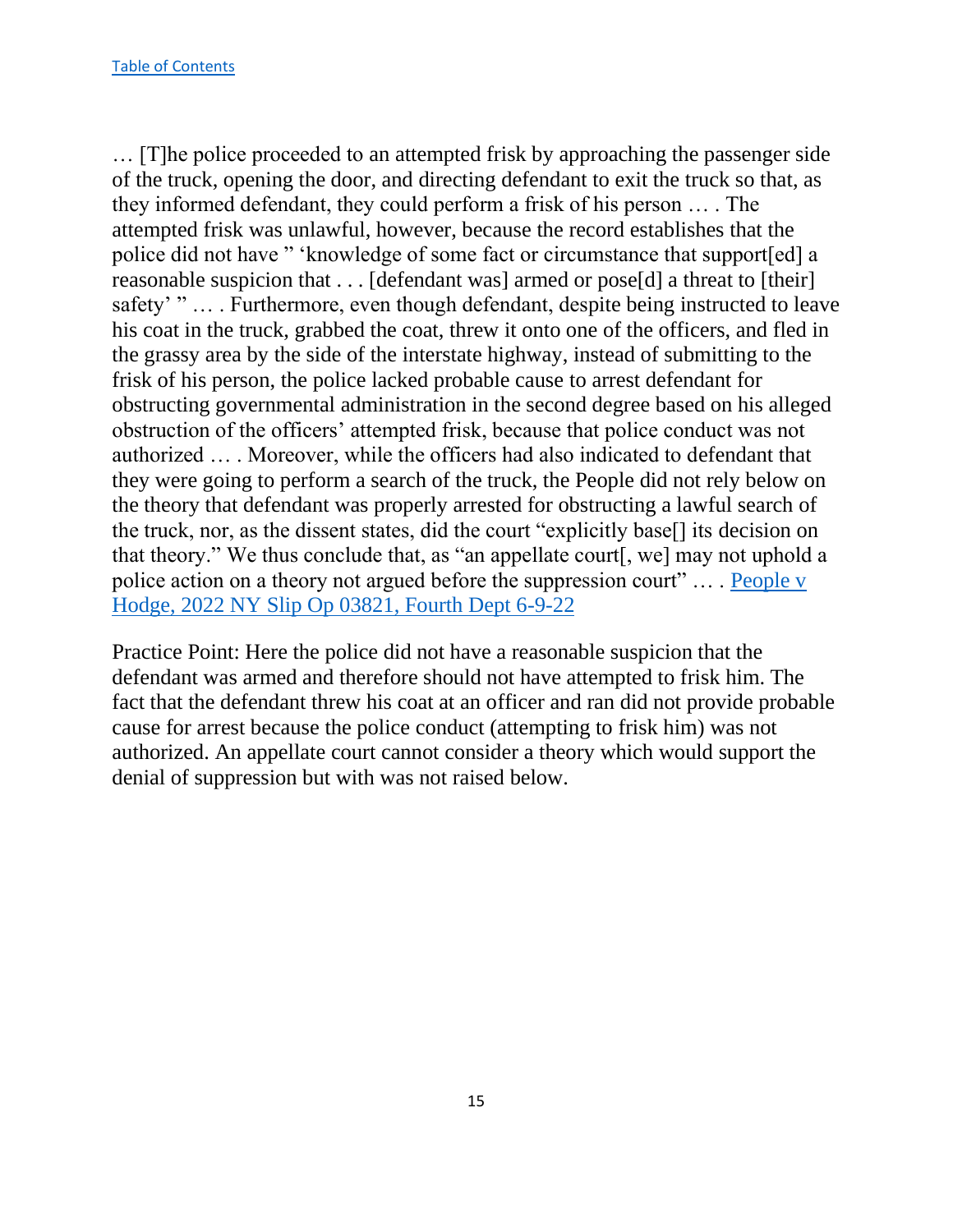<span id="page-16-0"></span>CRIMINAL LAW, STREET STOPS.

<span id="page-16-1"></span>THE LEVEL THREE STREET STOP WAS NOT JUSTIFIED BY THE VAGUE DESCRIPTION OF A ROBBERY SUSPECT WHICH DEFENDANT DID NOT MATCH; THAT THE DEFENDANT HID HIS FACE AND WALKED QUICKLY WHEN THE POLICE FOLLOWED HIM DID NOT PROVIDE THE POLICE WITH THE REQUISITE REASONABLE SUSPICION (FIRST DEPT).

The First Department, in a full-fledged opinion by Justice Manzanet-Daniels, over a dissent, determined the police did not have reasonable suspicion defendant had committed a crime and the level-three stop of the defendant was not justified. The suppression motion was granted and the indictment dismissed. The street stop was based upon a vague description of a robbery suspect which did not match the defendant. The fact that the defendant acted "suspiciously" when the police followed him was not enough to validate the stop:

The officers did not have reasonable suspicion to conduct a level three forcible stop and detention by ordering defendant to put his hands against a wall, grabbing his arms, and forcing him to the ground. Defendant matched the description only in that he was a black male. … That a defendant matches a vague, general description, such as the one the complainant gave of the perpetrator, is insufficient to give rise to reasonable suspicion, particularly where, as here, key parts of the description do not match … . …

Although defendant was walking at a fast pace and hiding his face from the officers, such equivocal behavior was just as susceptible to an innocent interpretation and may not increase the level of suspicion so as to justify a forcible stop … . Walking at a quick pace is not considered flight … . Defendant was under no obligation to walk more slowly or to show his face to the officers since he had a right to be let alone and refuse to respond to police inquiry … . Defendant's desire not to make eye contact with the officers was equally consistent with an innocent desire as a black male to avoid interactions with the police. [People v Thorne, 2022](https://nycourts.gov/reporter/3dseries/2022/2022_03696.htm)  [NY Slip Op 03696, First Dept 6-7-22](https://nycourts.gov/reporter/3dseries/2022/2022_03696.htm)

Practice Point: Here the police conducted a level-three street stop based upon a vague description of a robbery suspect which the defendant did not match. The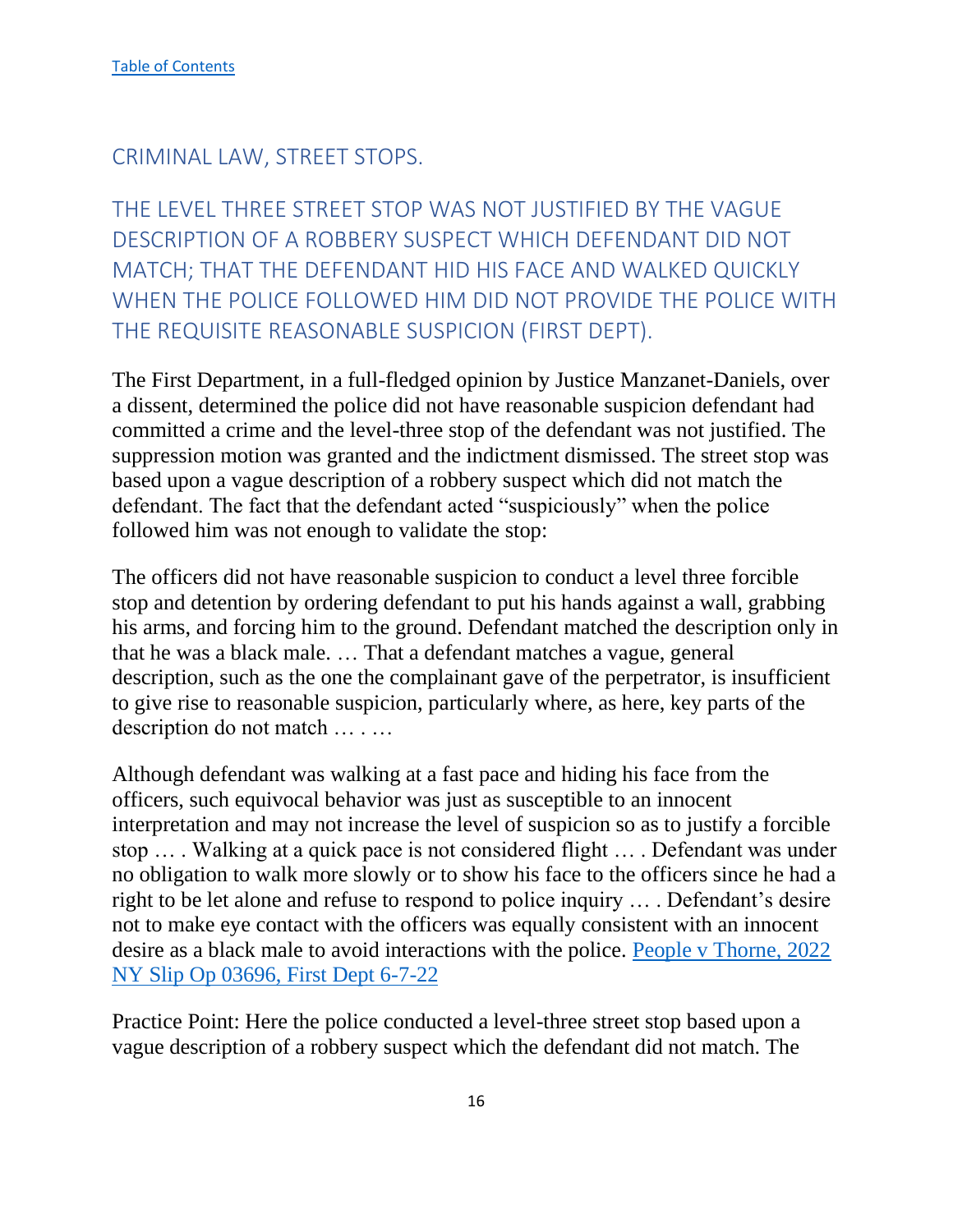stop was not justified by defendant's hiding his face and walking quickly when the police followed him.

#### <span id="page-17-0"></span>ELECTION LAW.

# <span id="page-17-1"></span>EVEN THOUGH THE STATE ASSEMBLY REDISTRICTING MAP WAS DECLARED INVALID BY THE COURT OF APPEALS IN APRIL 2022, THE MAP WILL BE USED UNTIL THE GENERAL ELECTION IN 2024 (FIRST DEPT).

The First Department determined the state assembly redistricting mag declared invalid by the Court of Appeals on April 27, 2022, shall be used in the upcoming 2022 elections and any new map will not be used before the 2024 general election:

… [T]he February 2022 map is invalid, based on its procedural infirmity as previously determined by the Court of Appeals in Matter of Harkenrider v Hochul (\_\_ NY3d \_\_, 2022 NY Slip Op 02833 [Apr. 27, 2022]), … will remain in effect for the 2022 assembly primary election to be held on June 28, 2022 and the general election to be held on November 8, 2022, and … , upon the formal adoption and implementation of a new legally compliant state assembly map, for use no sooner than the 2024 regular election, the February 2022 map will be void and of no effect … . [Matter of Nichols v Hochul, 2022 NY Slip Op 03809, First Dept 6-10-22](https://nycourts.gov/reporter/3dseries/2022/2022_03809.htm)

Practice Point: The Court of Appeals, in April 2022, declared the state assembly redistricting map invalid. Here the First Department determined the map will continue to be used until the general election in 2024.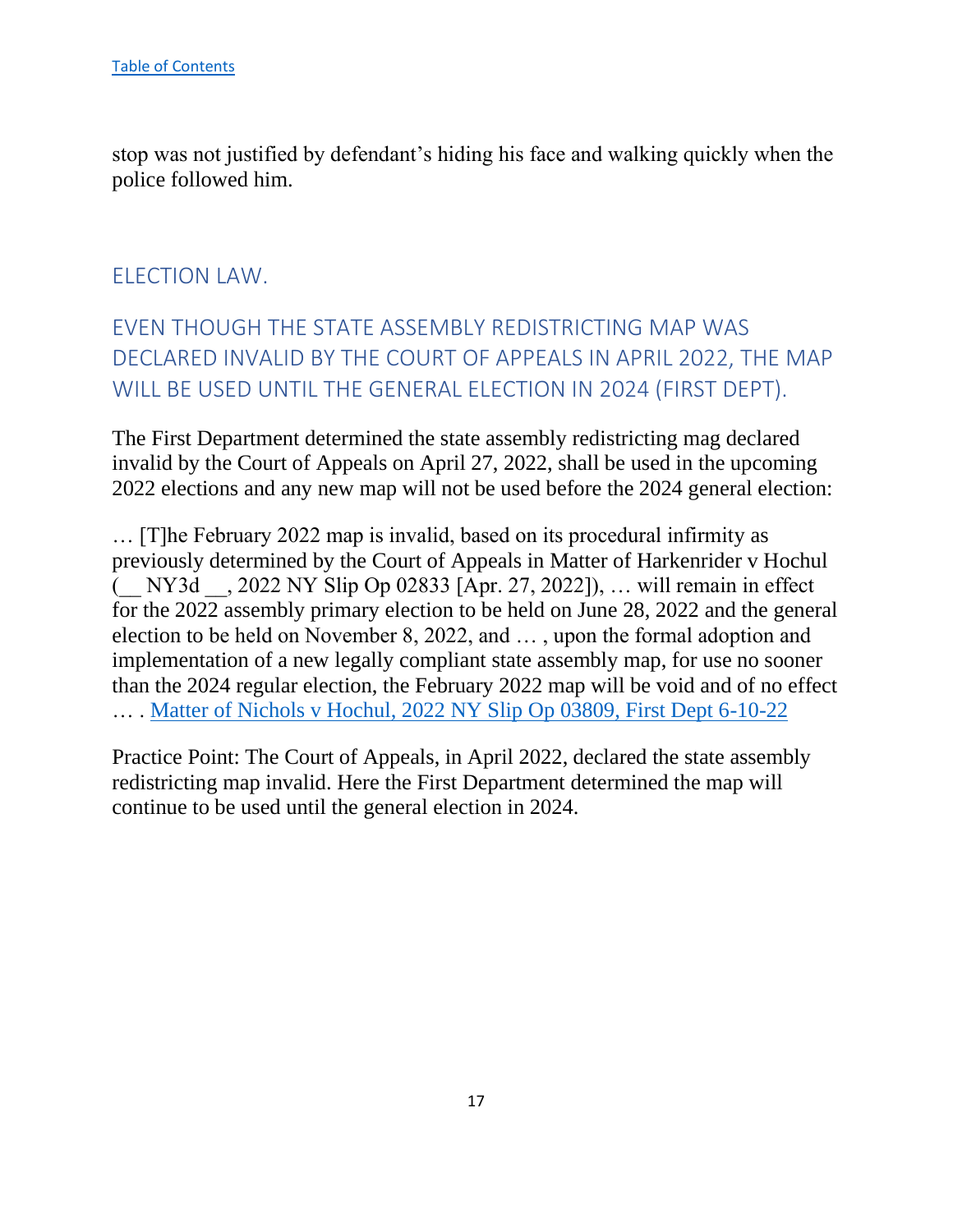## <span id="page-18-0"></span>EMPLOYMENT LAW, LABOR LAW (PAYMENT OF WAGES), CORPORATION LAW.

<span id="page-18-1"></span>CORPORATE SHAREHOLDERS AND OFFICERS MAY ONLY BE LIABLE FOR LABOR LAW (WAGE-PAYMENT-RELATED) VIOLATIONS IF THEY EXERCISE CONTROL OVER THE DAY-TO-DAY OPERATIONS OF THE CORPORATION, WHICH WAS ALLEGED HERE (SECOND DEPT).

The Second Department, reversing Supreme Court and reinstating defendants' counterclaims alleging violations of the Labor Law, noted that corporate shareholders and officers can only be liable for Labor Law (wage-payment-related) violations if they exercise control of a corporation's day-to-day operations, which was alleged here:

"[C]orporate shareholders and officers generally may not be subjected to civil liability for corporate violations of the Labor Law absent allegations that such persons exercised control of the corporation's day-to-day operations by, for example, hiring and firing employees, supervising employee work schedules, and determining the method and rate of pay" … . Here, the defendants adequately alleged, inter alia, that the additional defendants controlled the day-to-day operations of the plaintiff, including the plaintiff's payment practices. [Interstate](https://nycourts.gov/reporter/3dseries/2022/2022_03715.htm)  [Home Loan Ctr., Inc. v United Mtge. Corp., 2022 NY Slip Op 03715, Second Dept](https://nycourts.gov/reporter/3dseries/2022/2022_03715.htm)  [6-8-22](https://nycourts.gov/reporter/3dseries/2022/2022_03715.htm)

Practice Point: Corporate shareholders and officers may be liable for Labor Law (wage-payment-related) violations only if they exercise control over the day-to-day operations of the corporation.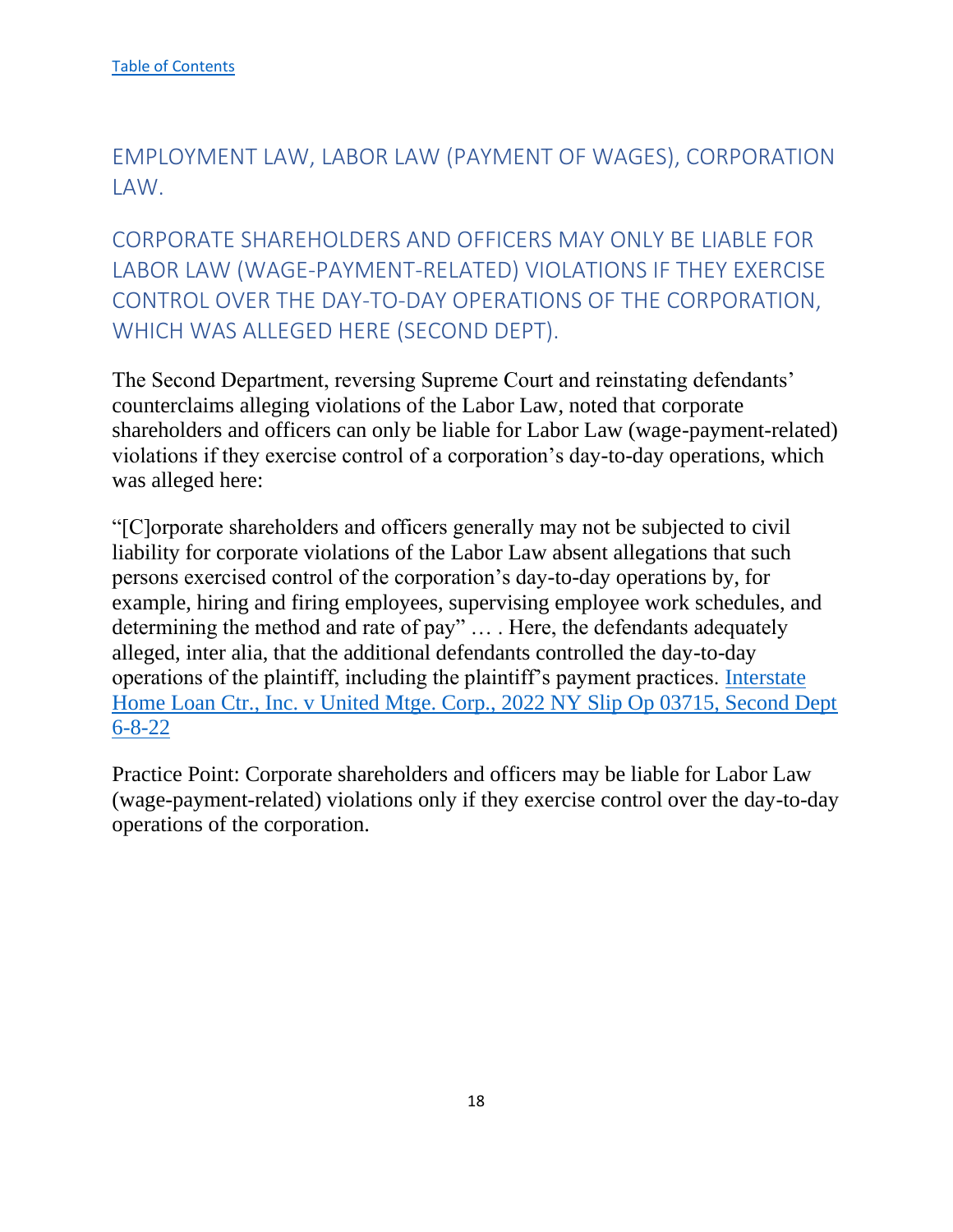## <span id="page-19-0"></span>FAMILY LAW, ATTORNEYS, HOME VISITS.

# <span id="page-19-1"></span>NO REASON MOTHER'S ATTORNEY COULD NOT BE PRESENT, EITHER IN PERSON OR ELECTRONICALLY, DURING A HOME VISIT BY THE ADMINISTRATION FOR CHILDREN'S SERVICES (ACS) (SECOND DEPT).

The Second Department, reversing Family Court, determined there was no reason mother's attorney could not be present, either in person of electronically, during a home visit by the Administration for Children's Services (ACS):

Where, as here, the Family Court issued an order temporarily releasing a child who is the subject of a neglect proceeding to a parent pending a final order of disposition (see Family Ct Act § 1027[d]), the order may include a direction for the parent to "cooperat[e] in making the child available for . . . visits by the child protective agency, including visits in the home" (id. § 1017[3]). However, there are no provisions of the Family Court Act—nor does ACS cite to any other authority—prohibiting a respondent in a proceeding pursuant to Family Court Act article 10 from having counsel present during a home visit. Thus, the respondent is not automatically prohibited from having an attorney—or any other individual present in her home during the home visit, either in person or electronically. [Matter](https://nycourts.gov/reporter/3dseries/2022/2022_03721.htm)  [of Lexis B. \(Natalia B.\), 2022 NY Slip Op 03721, Second Dept 6-8-22](https://nycourts.gov/reporter/3dseries/2022/2022_03721.htm)

Practice Point: The Administration for Children's Services (ASC) did not cite any authority for its attempt to preclude mother's attorney from being present, either in person or electronically, during ASC's home visits.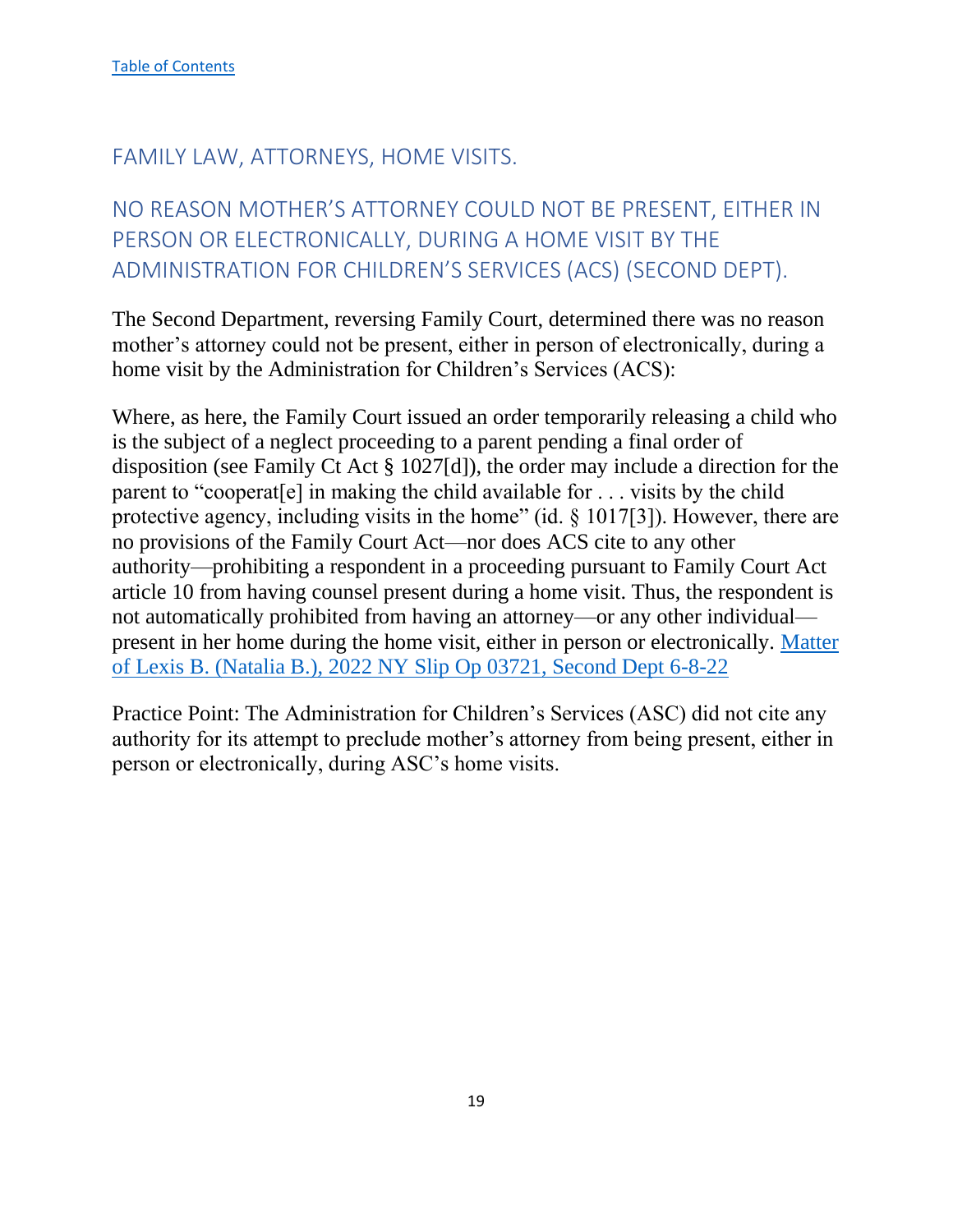## <span id="page-20-0"></span>FAMILY LAW, CUSTODY, ADOPTION.

<span id="page-20-1"></span>ALTHOUGH FATHER, WHO HAD BEEN IN THE MILITARY, HAD NOT PROCURED HOUSING FOR HIMSELF AND HIS UNDER-SIX-MONTH-OLD SON, HE DEMONSTRATED HE WAS WILLING AND ABLE TO CARE FOR THE CHILD; THEREFORE HIS CONSENT TO ADOPTION BY PETITIONERS-RESPONDENTS WAS REQUIRED AND CUSTODY WAS PROPERLY AWARDED TO HIM; THE DISSENT ARGUED FATHER'S FAILURE TO PROCURE HOUSING RENDERED HIM UNABLE TO CARE FOR THE CHILD (FOURTH DEPT).

The Fourth Department, over a dissent, determined father demonstrated he is willing and able to enter a full relationship with his under-six-year-old child and, therefore, his consent to adoption by the petitioners-respondents was required and he was properly awarded custody of the child. The dissent argued father, who was in the military, made no attempt to procure housing for himself and the child and, therefore, did not demonstrate he was able to care for the child:

We … disagree with our dissenting colleague and conclude that the father established his ability to assume custody of the child. Contrary to the position of the dissent and petitioners, custody and housing are separate and distinct concepts. A parent who lacks housing for a child is not legally precluded from obtaining custody. Certainly, active military members should not lose custody of a child due to their service to our country. Many parents enlist the aid of family members to help them provide housing, including single parents who serve in the military. That temporary inability to provide housing should not preclude them from asserting their custodial rights to the children where, as here, they have established their intent to embrace their parental responsibility. [Matter of William, 2022 NY Slip](https://nycourts.gov/reporter/3dseries/2022/2022_03831.htm)  [Op 03831, Fourth Dept 6-9-22](https://nycourts.gov/reporter/3dseries/2022/2022_03831.htm)

Practice Point: The Fourth Department noted that custody and housing are separate and distinct concepts. Although father, who had been in the military, had not procured housing for himself and the child, he demonstrated he was willing and able to care for the child. Therefore his consent to adoption by the petitionersrespondents was required and custody was properly awarded to him.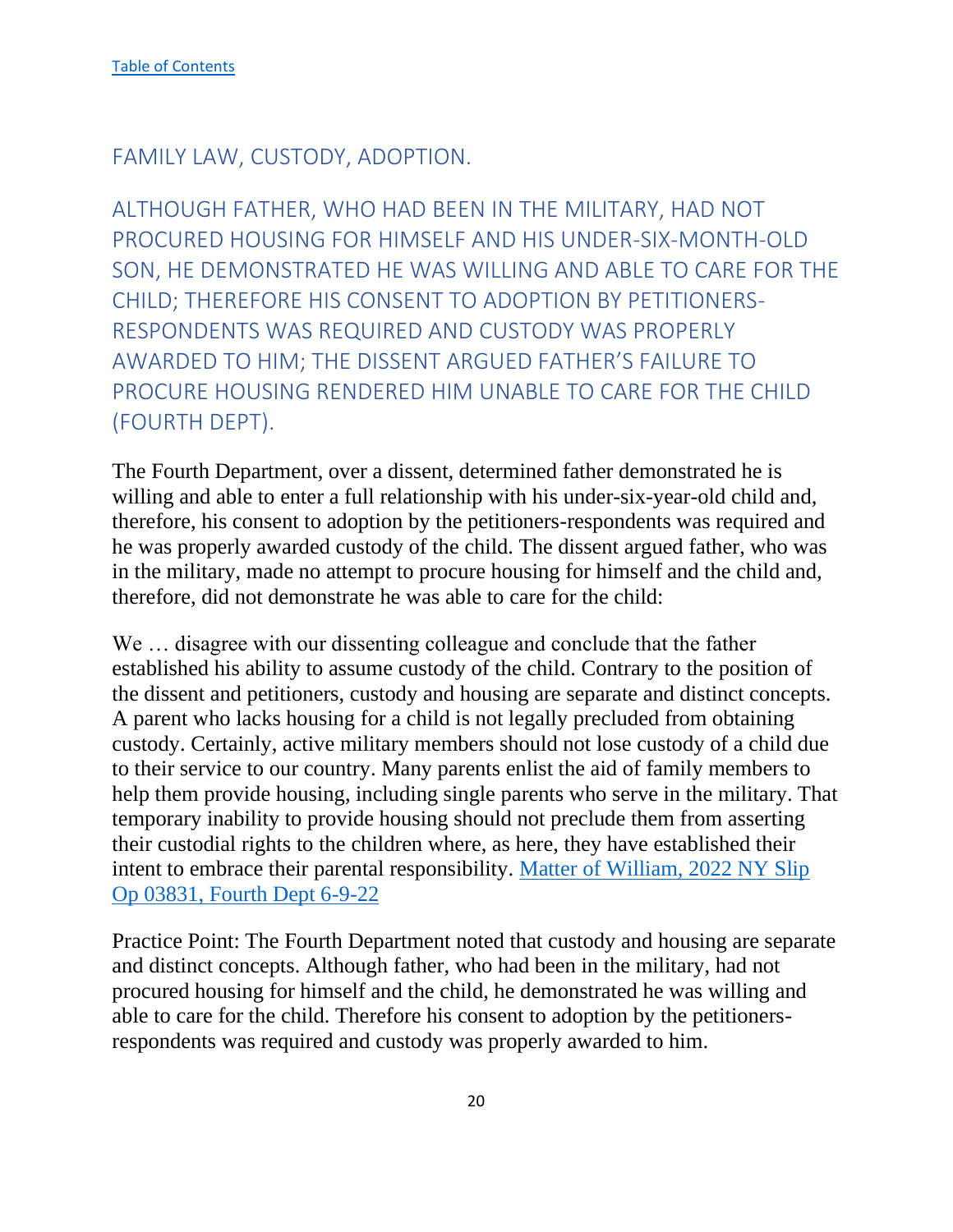## <span id="page-21-0"></span>FAMILY LAW. PRENUPTIAL AGREEMENTS.

<span id="page-21-1"></span>THE WIFE RAISED QUESTIONS OF FACT ABOUT (1) THE FAIRNESS OF THE NEGOTIATIONS FOR THE PRENUPTIAL AGREEMENT, (2) WHETHER HER ATTORNEY, CHOSEN FOR HER, ENGAGED IN MEANINGFUL NEGOTIATIONS, (3) WHETHER SHE RATIFIED THE AGREEMENT, AND (4) WHETHER SHE WAS ENTITLED TO TEMPORARY MAINTENANCE (THIRD DEPT).

The Third Department, reversing Supreme Court, determined the wife raised questions of fact about the fairness of the prenuptial agreement negotiations and whether she ratified the agreement. The wife alleged her husband chose the attorney who represented her merely to ensure she understood the agreement and not to negotiate its terms. In addition, Supreme Court should not have denied the wife's motion for temporary maintenance:

On the last day of negotiations between counsel, the wife averred that she was preparing to travel to Florida with the parties' children. While the communications submitted by the husband in support of his motion indicate that counsel for the parties continued discussing potential changes to the agreement, there is conflicting evidence establishing the extent that the wife was meaningfully involved in those discussions. The wife further averred that the first opportunity she had to review the agreement was in Florida, at which point it was already in its final form. We find that the foregoing facts, if established, raise issues concerning whether the wife was meaningfully represented during the abbreviated negotiations, and also raise an inference that the husband did not intend on engaging in a good faith negotiation of the agreement from the outset, which, if true, would be sufficient to establish overreaching on his part … . …

We further ... the husband's contention that the wife ratified the agreement and is therefore foreclosed from challenging its validity. … [I]t is clear that the wife did not begin receiving benefits under the agreement until the husband commenced this divorce action, and she took sufficiently prompt action to challenge the validity of the agreement in the context of this litigation ... ...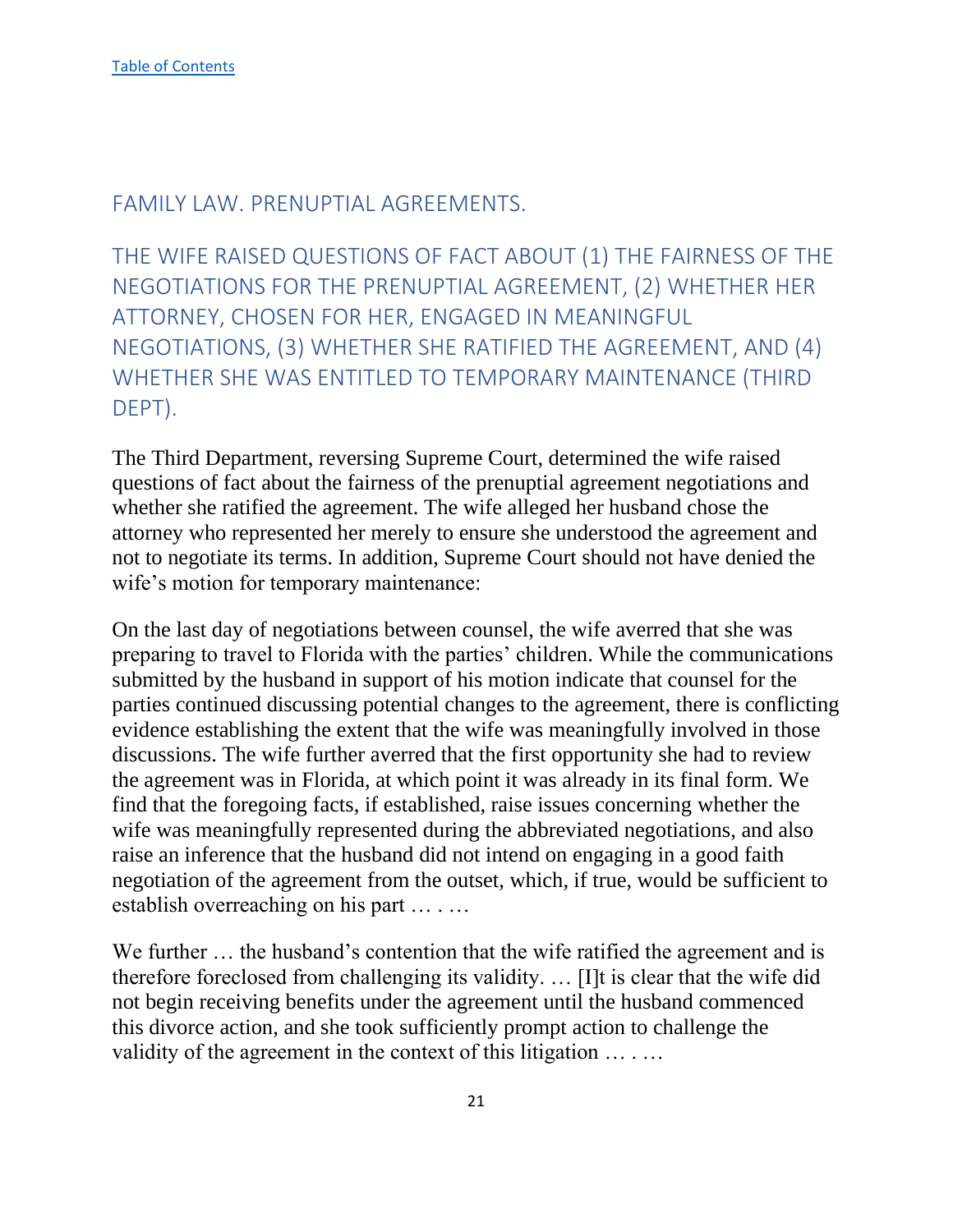… Supreme Court improperly denied the wife's cross motion for temporary maintenance. To this end, the wife argues that the maintenance provision of the agreement must be invalidated for failing to comply with the requirements of Domestic Relations Law former § 236 (B) (5-a) (f). We agree. [Spiegel v Spiegel,](https://nycourts.gov/reporter/3dseries/2022/2022_03778.htm)  [2022 NY Slip Op 03778, Third Dept 6-9-22](https://nycourts.gov/reporter/3dseries/2022/2022_03778.htm)

Practice Point: Here in this divorce action there were questions of fact whether the wife was meaningfully represented in the prenuptial-agreement negotiations and whether she ratified the agreement. In addition, pursuant to the Domestic Relation Law, Supreme Court should have awarded temporary maintenance.

## <span id="page-22-0"></span>FORECLOSURE, FRAUD, REAL PROPERTY LAW, MARKETABLE TITLE.

<span id="page-22-1"></span>AFTER THE FORECLOSURE SALE BUT BEFORE THE CLOSING, THE MORTGAGOR STARTED AN ACTION ALLEGING FRAUD IN THE FORECLOSURE PROCEEDINGS; THE FRAUD ACTION DID NOT RENDER THE TITLE UNMARKETABLE SUCH THAT THE PURCHASER COULD SET ASIDE THE FORECLOSURE SALE AND HAVE THE DOWN PAYMENT RETURNED (SECOND DEPT).

The Second Department determined the fact that the mortgagor, after the foreclosure sale but before the closing, started an action alleging fraud in the foreclosure proceeding did not render the title to the property unmarketable. Therefore the purchaser at the foreclosure auction did not have right to set aside the foreclosure sale and have the down payment returned:

"A marketable title is a title free from reasonable doubt, but not from every doubt" … . "[S]omething more than a mere assertion of a right is essential to create an unmarketable or doubtful title" … . Here, contrary to the purchaser's contention, the mortgagor's action did not render title unmarketable. Therefore, the Supreme Court properly denied those branches of the purchaser's motion which were to set aside the foreclosure sale and to direct the plaintiff to return the down payment. [DiTech Fin., LLC v Steplight, 2022 NY Slip Op 03710, Second Dept 6-](https://nycourts.gov/reporter/3dseries/2022/2022_03710.htm) [8-22](https://nycourts.gov/reporter/3dseries/2022/2022_03710.htm)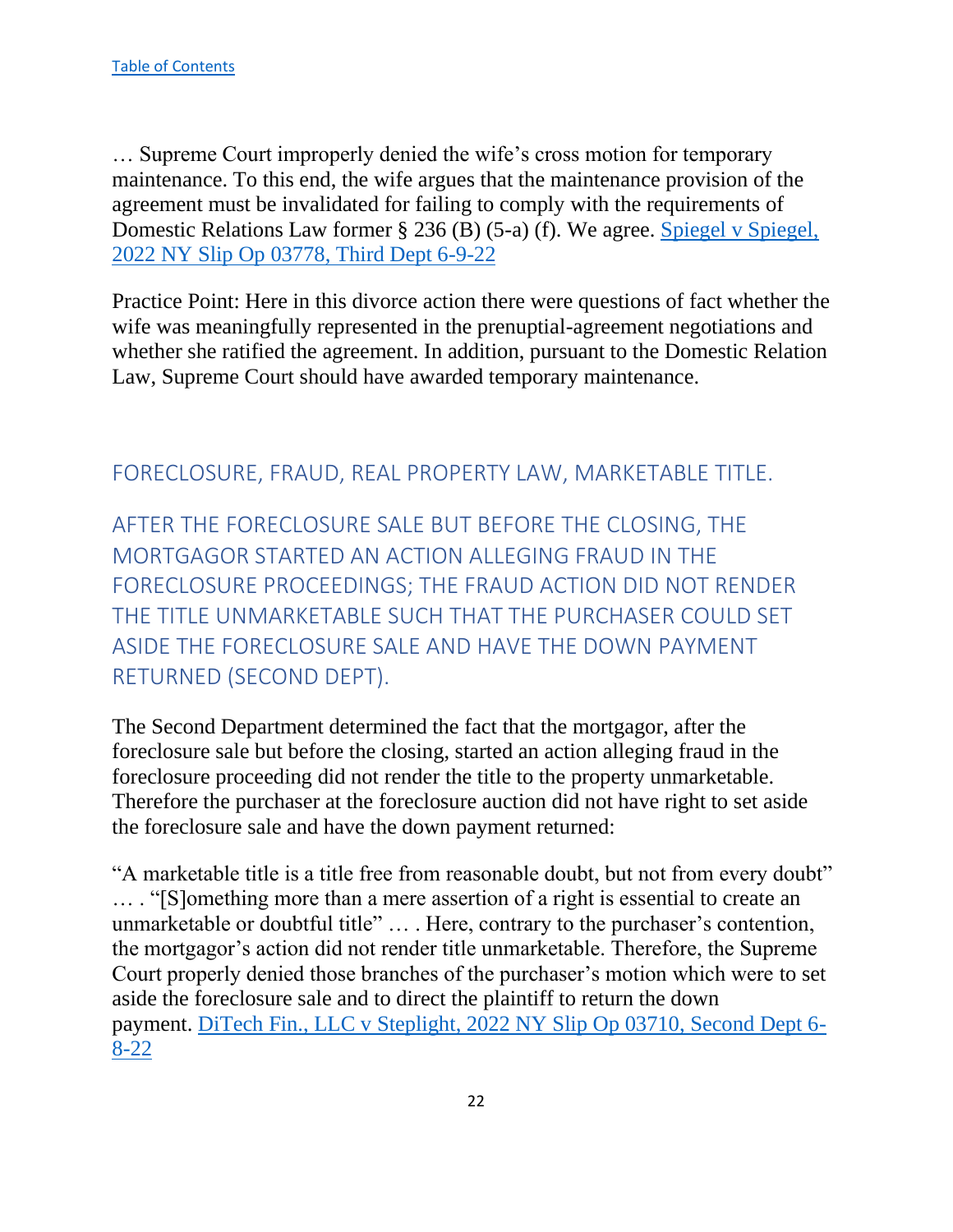Practice Point: The title to the property sold at the foreclosure auction was not rendered unmarketable by a subsequent action brought by the mortgagor alleging fraud in the foreclosure proceedings. Therefore the purchaser's motion to set aside the foreclosure sale and return the down payment was properly denied.

<span id="page-23-0"></span>FORECLOSURE, REAL PROPERTY ACTIONS AND PROCEEDINGS LAW (RPAPL).

<span id="page-23-1"></span>COMPLIANCE WITH THE NOTICE PROVISIONS OF RPAPL 1304, PARTICULARLY THE MAILING REQUIREMENTS, WAS NOT SHOWN IN THIS FORECLOSURE ACTION (SECOND DEPT).

The Second Department, reversing Supreme Court, determined plaintiff in this foreclosure action did not demonstrate compliance with the notice requirements of RPAPL 1304:

… [A}lthough the plaintiff submitted a certified mail receipt, the receipt did not contain a postal stamp, indication that postage was paid, or an attendant signature, and the plaintiff did not submit any United States Postal Service tracking information … . The affidavit of Nancy Sczubleski, submitted by the plaintiff for the first time in opposition to the defendant's cross motion, also failed to establish strict compliance with RPAPL 1304. Sczubleski did not have personal knowledge of the purported mailing … . Furthermore, while Sczubleski averred that she was familiar with the plaintiff's mailing practices and procedures, the notices submitted by the plaintiff in support of its motion for summary judgment indicate that they were not mailed by the plaintiff, but rather were mailed by an entity known as MGC Mortgage, Inc. (hereinafter MGC). Sczubleski, who stated in her affidavit that she was employed by Dovenmuehle Mortgage, Inc., a sub-servicer of the loan, does not address this fact at all, let alone demonstrate that she was familiar with MGC's mailing practices and procedures ... LNV Corp. v Allison, 2022 NY Slip [Op 03716, Second Dept 6-8-22](https://nycourts.gov/reporter/3dseries/2022/2022_03716.htm)

Practice Point: Yet another example of the mortgagee's failure to demonstrate the RPAPL 1304 notice was properly mailed in its foreclosure motion papers.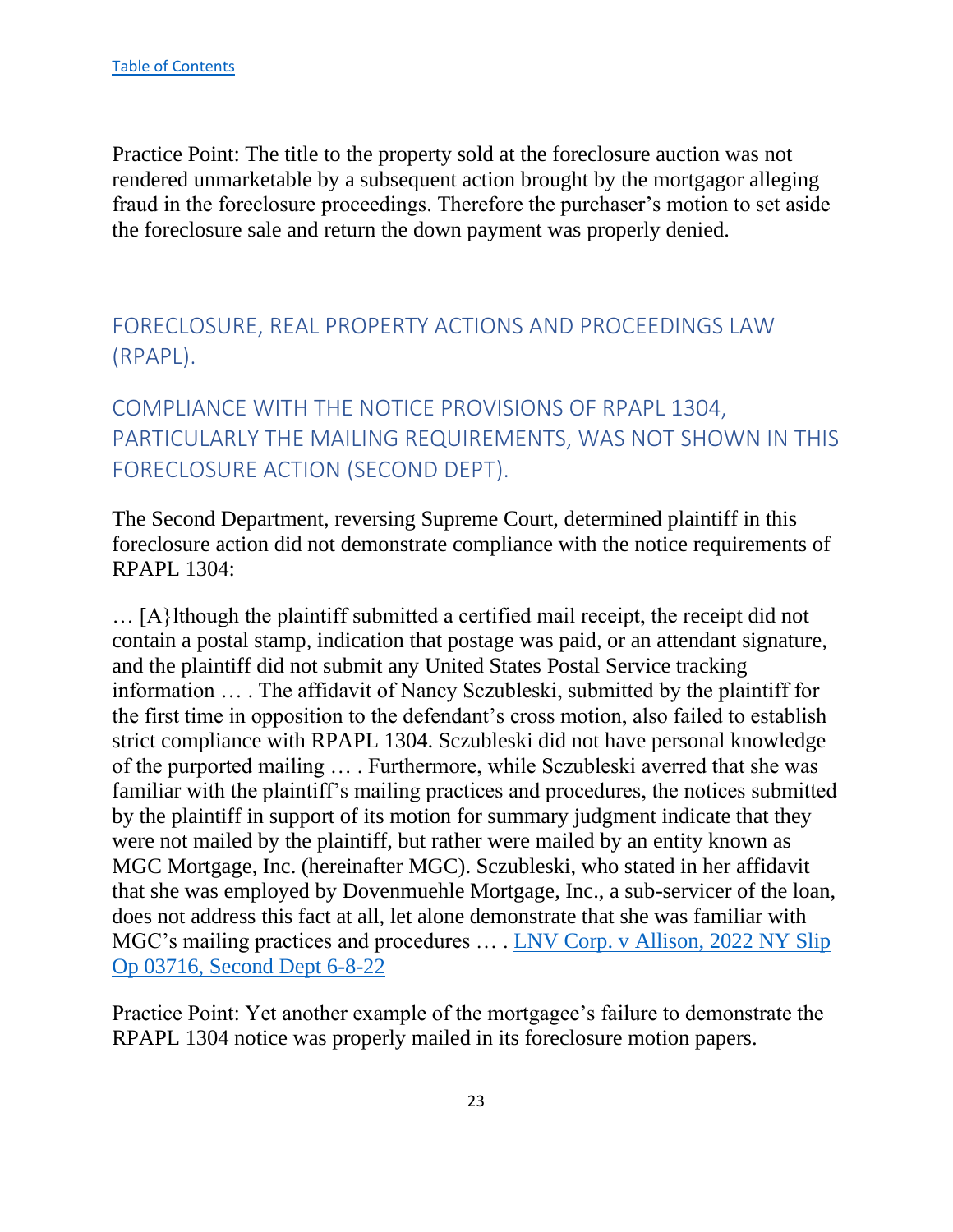## <span id="page-24-0"></span>INSURANCE LAW, PROPERTY, "DETERIORATION" EXCLUSION.

<span id="page-24-1"></span>THE PROPERTY-INSURANCE EXCLUSION FOR "DETERIORATION" APPLIED TO THE BULGING WALL CAUSED BY THE DETERIORATION OF BRICKS, PRECLUDING COVERAGE (FOURTH DEPT).

The Fourth Department, reversing Supreme Court, determined the "deterioration" exclusion in the property insurance policy applied to a bulging wall, precluding coverage:

Defendant met its initial burden on its motion by establishing as a matter of law that plaintiff's loss is not covered under the policy because it resulted from "deterioration," which condition was specifically excluded from coverage, and plaintiff failed to raise an issue of fact in opposition … . Unambiguous policy provisions are to be given their plain and ordinary meaning … , and the plain meaning of the exclusion in question "was to relieve the insurer of liability when its insured sought reimbursement for costs incurred in correcting . . . deterioration of the subject [premises]" … . Here, both defendant's expert and plaintiff's expert opined that the wall bulged due to deterioration of the bricks from exposure to moisture and freeze-thaw cycles. The only difference was that defendant's expert opined that the wall had been deteriorating over an extended period of time, whereas plaintiff's expert opined that the deterioration occurred over two months. Either way, the damage was the result of deterioration, and thus the policy exclusion applies and defendant is entitled to summary judgment … . [S & J Props.](https://nycourts.gov/reporter/3dseries/2022/2022_03837.htm)  [of Watertown, LLC v Main St. Am. Group, 2022 NY Slip Op 03837, Fourth Dept](https://nycourts.gov/reporter/3dseries/2022/2022_03837.htm)  [6-9-22](https://nycourts.gov/reporter/3dseries/2022/2022_03837.htm)

Practice Point: Here the bulging wall was caused by the deterioration of bricks. The "deterioration" exclusion in the policy applied and precluded coverage.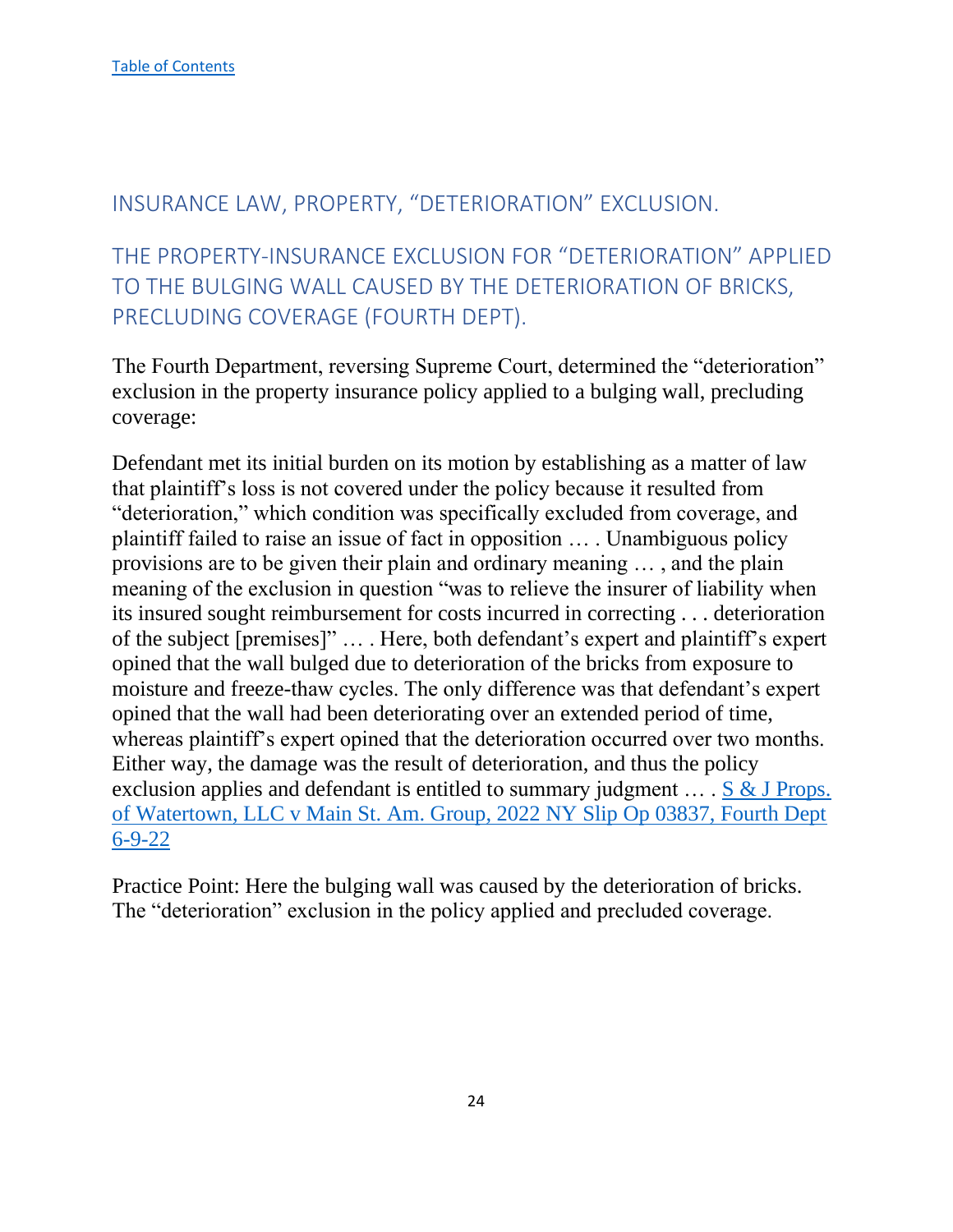## <span id="page-25-0"></span>INSURANCE LAW, REINSURANCE.

# <span id="page-25-1"></span>THE "FOLLOW THE SETTLEMENTS" DOCTRINE DOES NOT APPLY TO A REINSURER WHERE THE PAYMENTS MADE BY THE PRIMARY INSURER WERE CLEARLY BEYOND THE SCOPE OF THE ORIGINAL POLICY (FOURTH DEPT).

The Fourth Department, reversing Supreme Court, determined the defendant reinsurer was not required to indemnify the plaintiff primary insurer because the primary insurer was not obligated to make the pay-out under its umbrella policy. The so-called "follow the settlements" doctrine did not apply because the payments made by the plaintiff were clearly beyond the scope of the original policy:

Where it applies, the follow-the-settlements doctrine "ordinarily bars challenge by a reinsurer to the decision of [the cedent] to settle a case for a particular amount" … . Specifically, under that doctrine, "a reinsurer is required to indemnify for payments reasonably within the terms of the original policy, even if technically not covered by it. A reinsurer cannot second guess the good faith liability determinations made by its reinsured . . . The rationale behind this doctrine is twofold: first, it meets the goal of maximizing coverage and settlement and second, it streamlines the reimbursement process and reduces litigation" … There are, however, limitations to the doctrine. The follow-the-settlements doctrine "insulates a reinsured's liability determinations from challenge by a reinsurer unless they are fraudulent, in bad faith, or the payments are clearly beyond the scope of the original policy or in excess of [the reinsurer's] agreed-to exposure" … . [Utica Mut.](https://nycourts.gov/reporter/3dseries/2022/2022_03815.htm)  [Ins. Co. v Abeille Gen. Ins. Co., 2022 NY Slip Op 03815, Fourth Dept 6-9-22](https://nycourts.gov/reporter/3dseries/2022/2022_03815.htm)

Practice Point: Here the "follow the settlements" doctrine did not apply to a reinsurer who refused to cover payments made by the primary insurer because those payments were clearly beyond the scope of the original policy.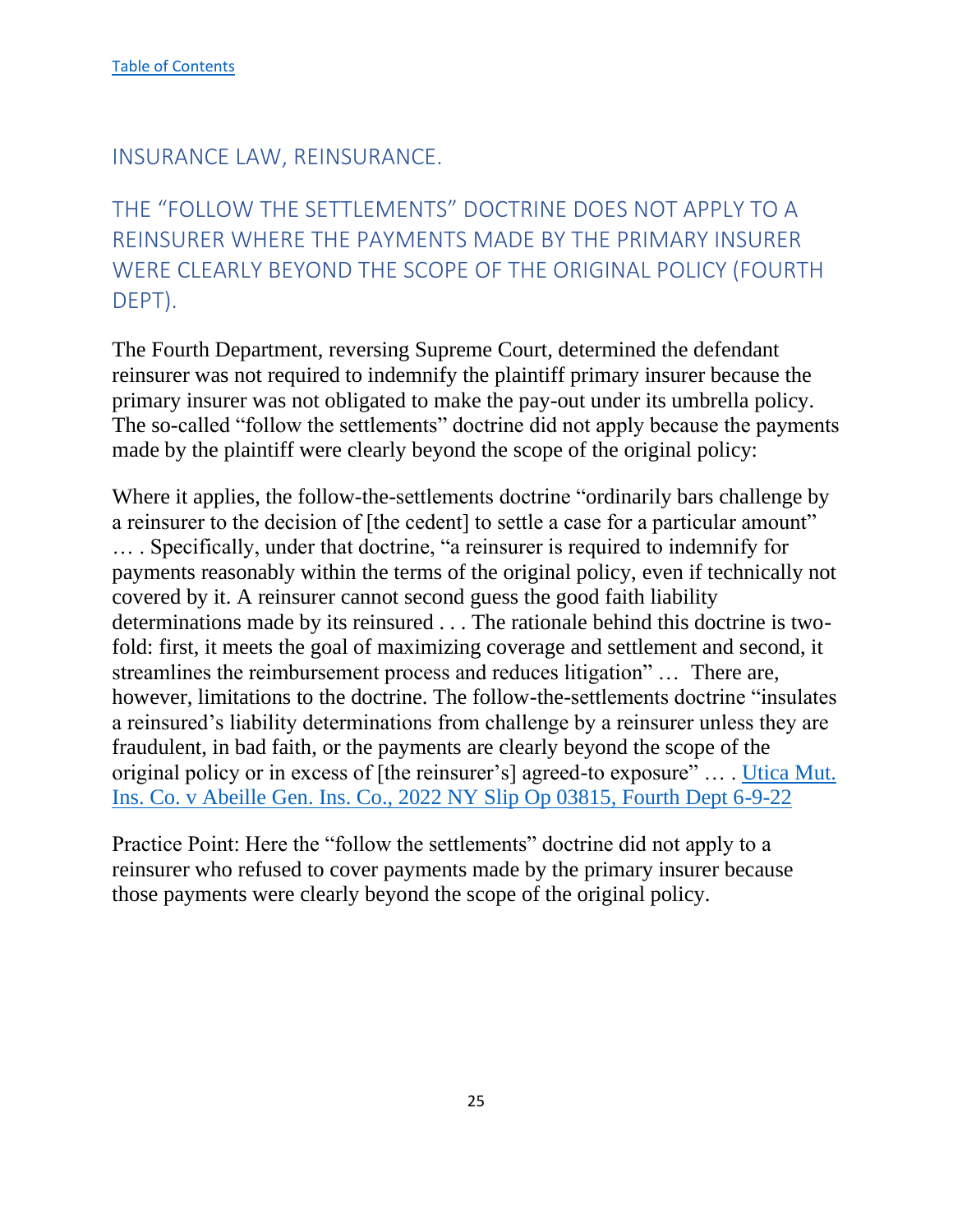## <span id="page-26-0"></span>LABOR LAW-CONSTRUCTION LAW, HOMEOWNER'S EXEMPTION.

<span id="page-26-1"></span>HOMEOWNER'S EXEMPTION PRECLUDED THE LABOR LAW 240(1) AND 241(6) CAUSES OF ACTION AGAINST THE DEFENDANT PROPERTY OWNER, A RELIGIOUS ORGANIZATION; THE LABOR LAW 200 AND NEGLIGENCE CAUSES OF ACTION ALLEGING THE HOMEOWNER'S LADDER WAS DEFECTIVE PROPERLY SURVIVED SUMMARY JUDGMENT (SECOND DEPT).

The Second Department, reversing Supreme Court, determined the homeowner's exemption applied to preclude plaintiff's Labor Law 240(1) and 241(6) causes of action in this ladder-fall case. The Labor Law 200 and negligence causes of action (alleging defendant property-owners' ladder was defective) properly survived summary judgment. The fact that the property-owner is a religious organization did not affect the applicability of the homeowner's exemption:

The deposition transcripts of the plaintiff and of the defendant's employee demonstrated that the defendant did not direct or control the plaintiff's work. Additionally, the deposition transcript of the defendant's employee and the affidavit of the defendant's expert architect demonstrated that the defendant was the owner of a one-family dwelling to which the meditation room [which plaintiff was painting when he fell] was an accessory. Contrary to the plaintiff's contention, the defendant is entitled to the protections of this exemption even though it is a religious organization … . …

The defendant failed to demonstrate, prima facie, that it lacked notice of the allegedly dangerous or defective condition with respect to the ladder … . [Reinoso](https://nycourts.gov/reporter/3dseries/2022/2022_03755.htm)  [v Han Ma Um Zen Ctr. of N.Y., Inc., 2022 NY Slip Op 03755, Second Dept 6-8-](https://nycourts.gov/reporter/3dseries/2022/2022_03755.htm) [22](https://nycourts.gov/reporter/3dseries/2022/2022_03755.htm)

Practice Point: The homeowner's exemption precludes Labor Law 240(1) and 241(6) causes of action against a homeowner which/who does not direct plaintiff's work, even if the homeowner is a religious organization. The homeowner's exemption does not apply to Labor Law 200 or negligence causes of action, here based on allegations the homeowner's ladder was defective.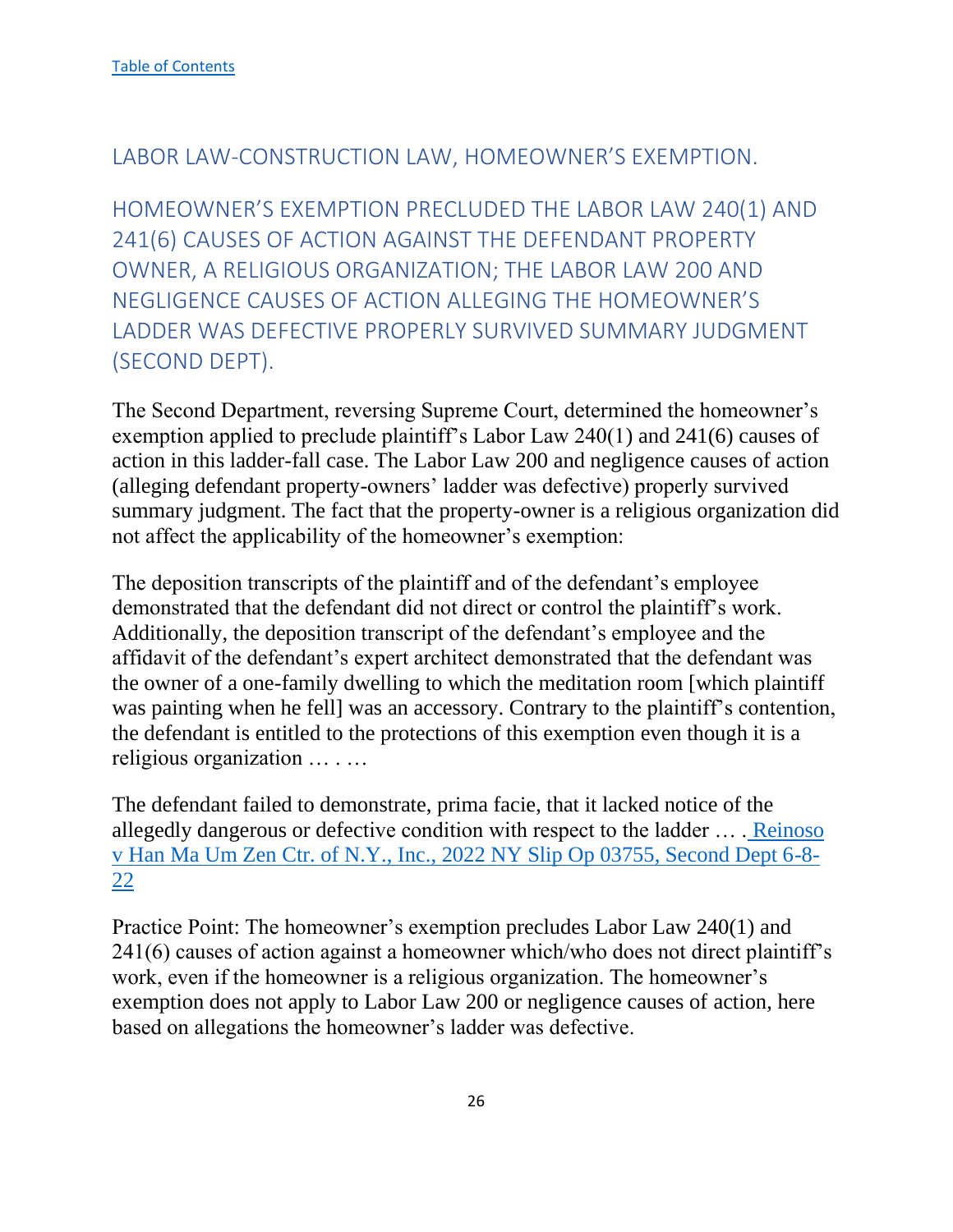## <span id="page-27-0"></span>MUNICIPAL LAW, CONTRACT LAW, NOTICE OF CLAIM.

<span id="page-27-1"></span>DEFENDANT DID NOT FILE A NOTICE OF CLAIM AGAINST PLAINTIFF VILLAGE IN THIS CONTRACT ACTION AS REQUIRED BY CPLR 9802; THEREFORE DEFENDANT'S ANTICIPATORY-REPUDIATION COUNTERCLAIM SHOULD HAVE BEEN DISMISSED; THE VILLAGE'S PARTICIPATION IN DISCOVERY WAS NOT DESIGNED TO MISLEAD THE DEFENDANT AND DID NOT TRIGGER THE ESTOPPEL DOCTRINE (SECOND DEPT).

The Second Department, reversing Supreme Court, determined the defendant's failure to file a notice of claim required dismissal of its counterclaim (anticipatory repudiation of contract) against the village:

Pursuant to CPLR 9802, "no action shall be maintained against the village upon or arising out of a contract of the village . . . unless a written verified claim shall have been filed with the village clerk within one year after the cause of action shall have accrued." "'[S]tatutory requirements conditioning suit [against a governmental entity] must be strictly construed'" … . This is true even when the municipality "'had actual knowledge of the claim or failed to demonstrate actual prejudice'" … . …

… [T]he plaintiff's exchanging of discovery and participation in the depositions of witnesses did not estop it from raising a defense pursuant to CPLR 9802, as mere participation in litigation does not constitute action calculated to mislead or discourage the defendant from filing a notice of claim … . [Incorporated Vil. of](https://nycourts.gov/reporter/3dseries/2022/2022_03713.htm)  [Freeport v Freeport Plaza W., LLC, 2022 NY Slip Op 03713, Second Dept 6-8-22](https://nycourts.gov/reporter/3dseries/2022/2022_03713.htm)

Practice Point: In a contract action against a municipality, here an anticipatoryrepudiation-of-contract counterclaim, a notice of claim must be filed (CPLR 9802). No notice of claim was filed here and the counterclaim should have been dismissed. The fact that the municipality participated in discovery did not give rise to the estoppel doctrine because there was no intent to mislead the defendant with respect to the notice-of-claim requirement.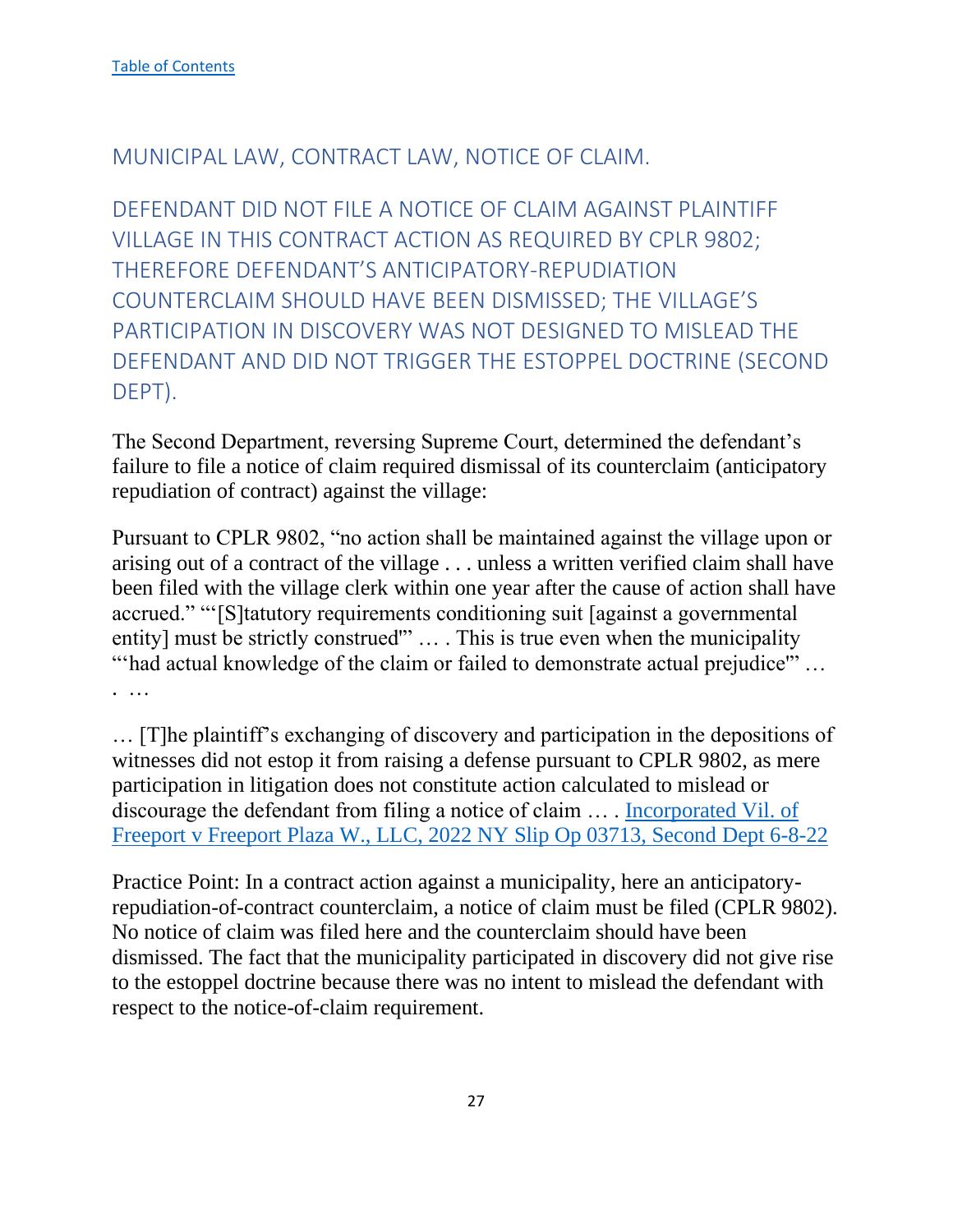<span id="page-28-0"></span>MUNICIPAL LAW, EMPLOYMENT LAW, FIREFIGHTERS, ARBITRATION, GENERAL MUNICIPAL LAW 207-A BENEFITS.

<span id="page-28-1"></span>THE MANNER IN WHICH THE FIREFIGHTER'S GENERAL MUNICIPAL LAW 207-A INJURY CLAIM SHOULD BE PROCESSED IS ARBITRABLE BECAUSE THE ISSUE IS ADDRESSED IN THE COLLECTIVE BARGANING AGREEMENT (CBA); THE PETITION TO STAY ARBITRATION SHOULD NOT HAVE BEEN GRANTED (SECOND DEPT).

The Second Department, reversing Supreme Court, determined the petition to stay arbitration in this General Municipal Law 207-a injury claim by a firefighter should not have been granted. The manner in which a section 207-a claim is processed is an arbitrable matter:

… [T]he union filed a grievance alleging, inter alia, that the City was in violation of the CBA [collective bargaining agreement] and the negotiated General Municipal Law § 207-a policy by failing to adhere to the required procedures in processing a claim by one of the union's members for General Municipal Law § 207-a benefits. . …

It is undisputed that there is no constitutional, statutory, or public policy provision prohibiting the arbitration of the dispute at issue in this matter…. [G]iven the breadth of the arbitration clause in this case, the dispute regarding the City's processing of claims for General Municipal Law § 207-a benefits bore a reasonable relationship to the general subject matter of the CBA, since Article 10 of the CBA expressly refers to the negotiated policy for the provision of such benefits … . "[T]he question of the scope of the substantive provisions of the CBA is a matter of contract interpretation and application reserved for the arbitrator" … . [Matter of](https://nycourts.gov/reporter/3dseries/2022/2022_03722.htm)  [City of New Rochelle v Uniformed Fire Fighters Assn., Inc., 2022 NY Slip Op](https://nycourts.gov/reporter/3dseries/2022/2022_03722.htm)  [03722, Second Dept 6-8-22](https://nycourts.gov/reporter/3dseries/2022/2022_03722.htm)

Practice Point: Here the issue (how a firefighter's General Municipal Law 207-a injury claim should be processed) was addressed in the collective bargaining agreement (CBA) was therefore arbitrable. The petition to stay arbitration should not have been granted.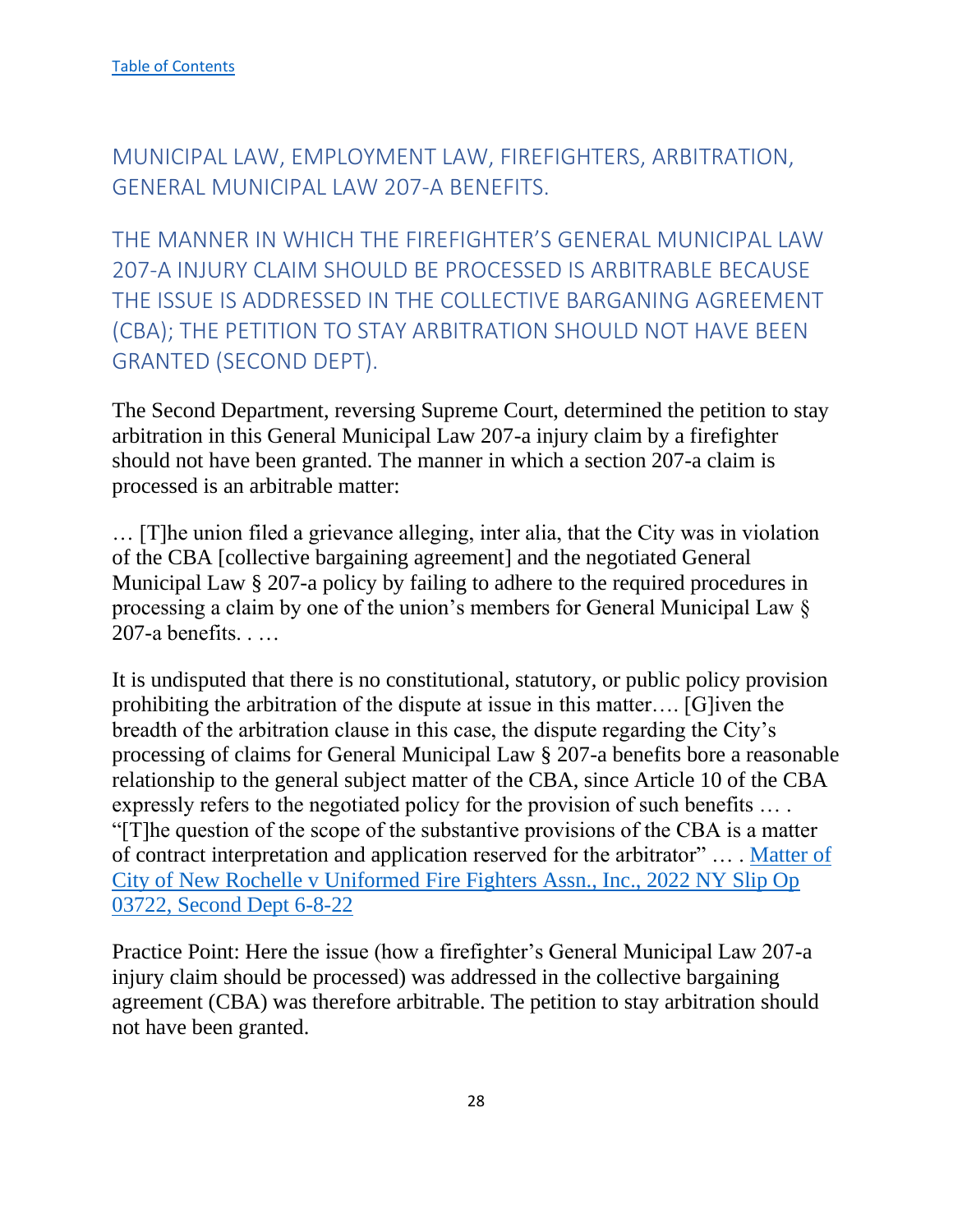<span id="page-29-0"></span>MUNICIPAL LAW, GENERAL MUNICIPAL LAW 207-A BENEFITS, FIREFIGHTERS.

<span id="page-29-1"></span>A FIREFIGHTER INJURED ON THE JOB RETURNED TO THE JOB BUT COULD NOT WORK THE 10 TO 24 HOUR SHIFTS WHICH ARE THE "REGULAR DUTIES" OF A FIREFIGHTER; BECAUSE SHE WAS NOT OFFERED THE FULL-TIME EQUIVALENT OF THE SHORTER SHIFTS OR LIGHT-DUTY WORK, SHE WAS ENITLTED TO GENERAL MUNICIPAL LAW 207-A BENEFITS (FOURTH DEPT).

The Fourth Department, reversing Supreme Court, determined petitioner, a firefighter who had injured her shoulder on the job, was entitled to General Municipal Law 207-a benefits:

A firefighter seeking section 207-a benefits must show "that his or her injury or illness results from the performance of his or her duties and that he or she is physically unable to perform his or her regular duties as a firefighter … . The regular duties of a firefighter for the City required shifts of between 10-24 hours, and the medical evidence is undisputed that petitioner could work only 8-hour shifts. Inasmuch as the evidence established that petitioner could not work the longer shifts, and she was not offered the full-time equivalent of the shorter shifts or light-duty work, the determination that she is not entitled to General Municipal Law § 207-a benefits is arbitrary and capricious. Matter of Newman v City of Tonawanda, 2022 NY Slip Op 03834, Fourth Dept 6-9-22

Practice Point: Here petitioner-firefighter was injured on the job. When she returned to the job she could not work the 10 to 24 hour shifts which are the "regular duties' of a firefighter. She was assigned shorter shifts which resulted in less pay. She was therefore entitled to General Municipal Law 207-a benefits.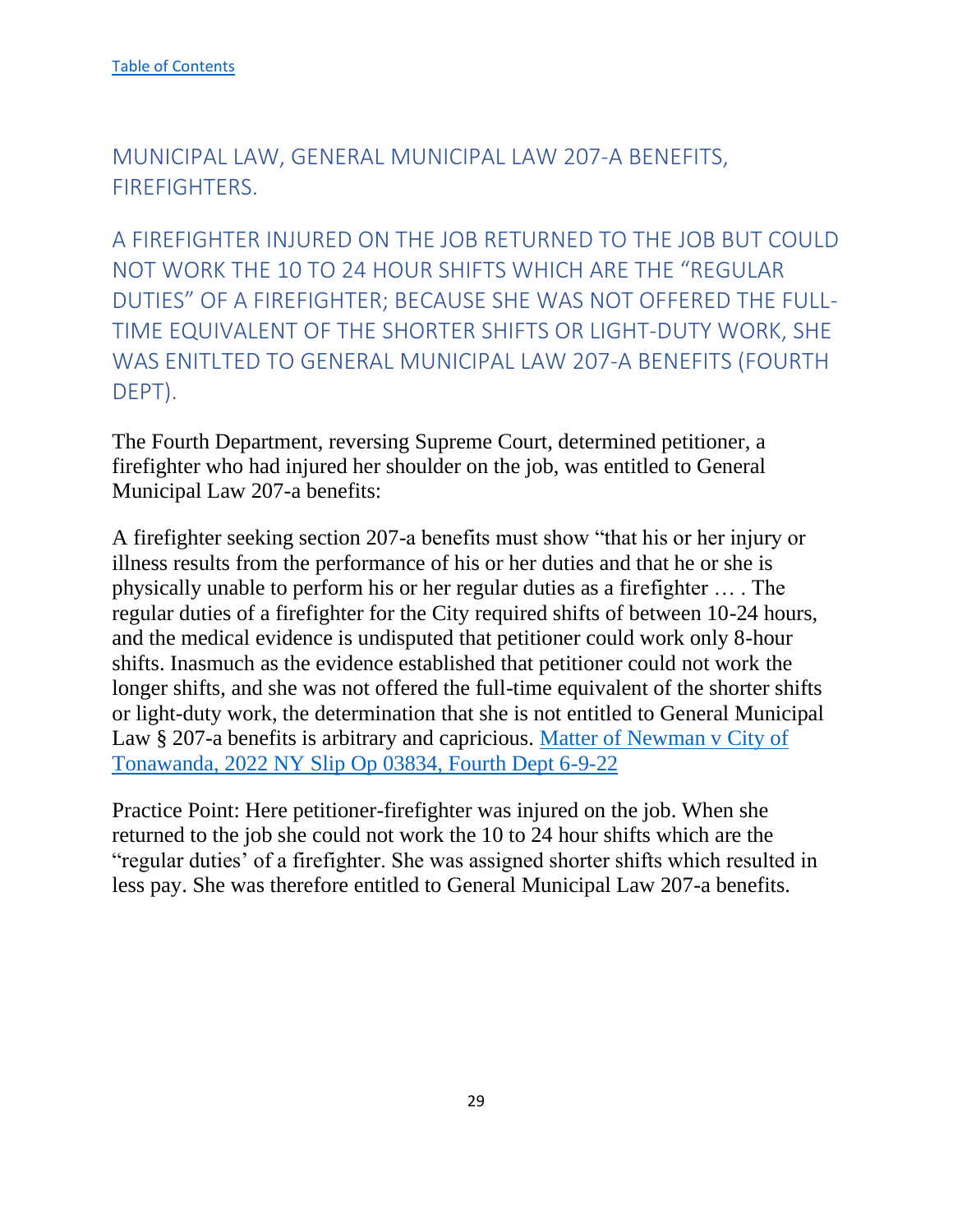## <span id="page-30-0"></span>NEGLIGENCE, ASSUMPTION OF RISK, SLIPPERY BASKETBALL COURT.

# <span id="page-30-1"></span>PLAINTIFF ASSUMED THE RISK OF SLIPPING ON THE BASKETBALL COURT WHICH WAS WET WITH CONDENSATION; PLAINTIFF WAS AWARE OF THE RECURRING CONDITION (SECOND DEPT).

The Second Department determined defendants were entitled to summary judgment in this basketball-injury case. Plaintiff was deemed to have assumed the risk of slipping and falling on condensation on the floor of the court:

… [T]he defendants established … ,that the plaintiff was aware of and had assumed the risk that the floor of the basketball court would be slippery from condensation that had formed due to humid conditions in the gymnasium. The defendants' submissions, including the plaintiff's own deposition testimony, demonstrated that the plaintiff had played basketball in the gymnasium on more than 50 occasions prior to the day of the accident, knew that the gymnasium air was "humid" and had dry-mopped the gymnasium floor while playing basketball in the past when it was "getting wet" from "[c]ondensation," and nevertheless continued playing basketball in the gymnasium on multiple occasions up until the date of the accident despite his awareness of this condition. Under these circumstances, the plaintiff assumed the risk of injury inherent in playing basketball on an indoor court which he knew to become slippery due to humid conditions in the gymnasium … . Lungen v Harbors Haverstraw Homeowners Assn., Inc., 2022 NY Slip Op 03717, Second Dept 6-8-22

Practice Point: Plaintiff was aware that the basketball court routinely became wet with condensation. Therefore he assumed the risk of slipping on the condensation while playing basketball.